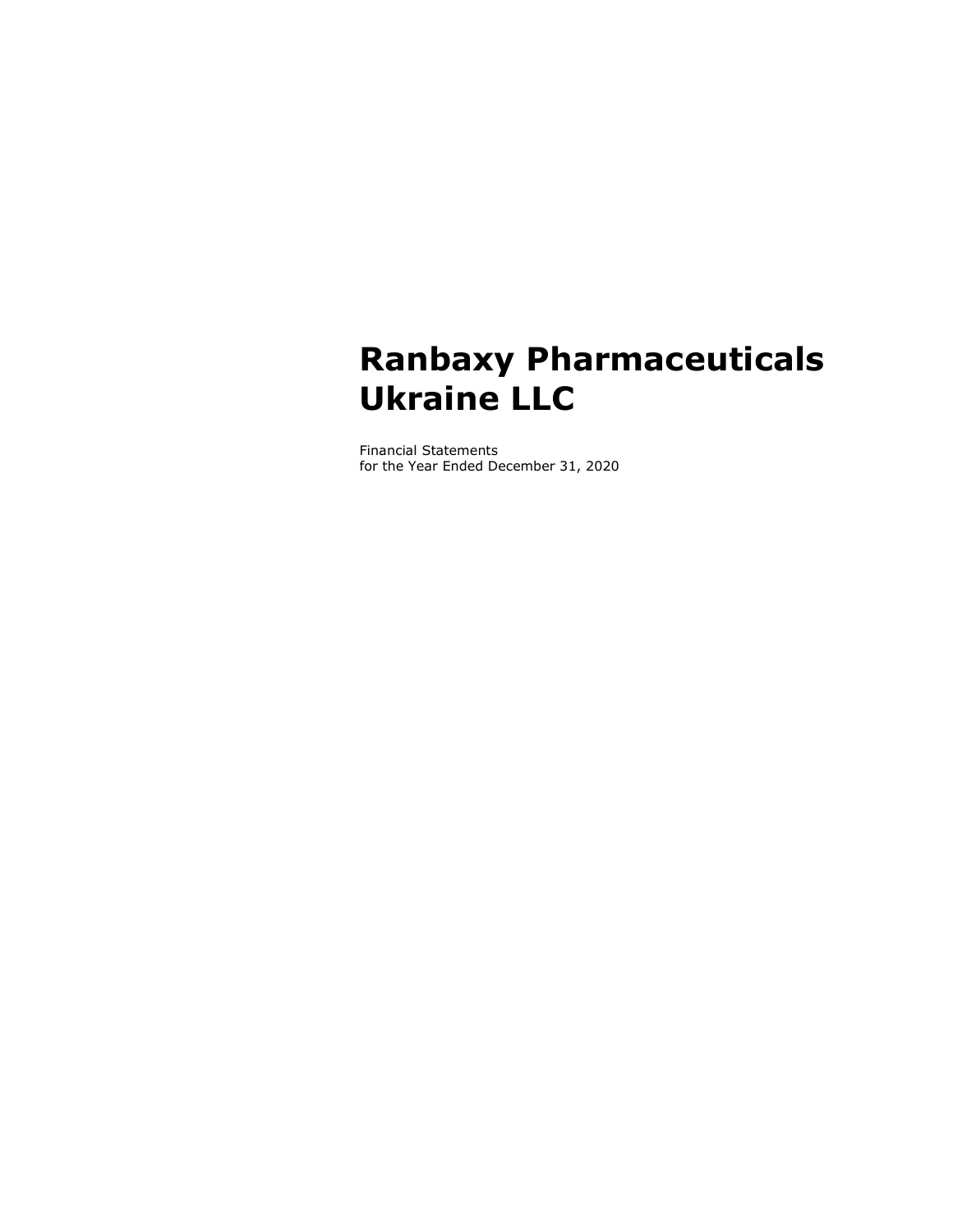# TABLE OF CONTENTS

# Page

| STATEMENT OF MANAGEMENT'S RESPONSIBILITIES FOR THE PREPARATION AND APPROVAL<br>OF THE FINANCIAL STATEMENTS FOR THE YEAR ENDED DECEMBER 31, 2020 | 2     |
|-------------------------------------------------------------------------------------------------------------------------------------------------|-------|
| INDEPENDENT AUDITOR'S REPORT                                                                                                                    | 3     |
| FINANCIAL STATEMENTS FOR THE YEAR ENDED DECEMBER 31, 2020                                                                                       |       |
| Statement of financial position                                                                                                                 | 6     |
| Statement of profit or loss and other comprehensive income                                                                                      | 7     |
| Statement of changes in equity                                                                                                                  | 8     |
| Statement of cash flows                                                                                                                         | 9     |
| Notes to the financial statements                                                                                                               | 10-34 |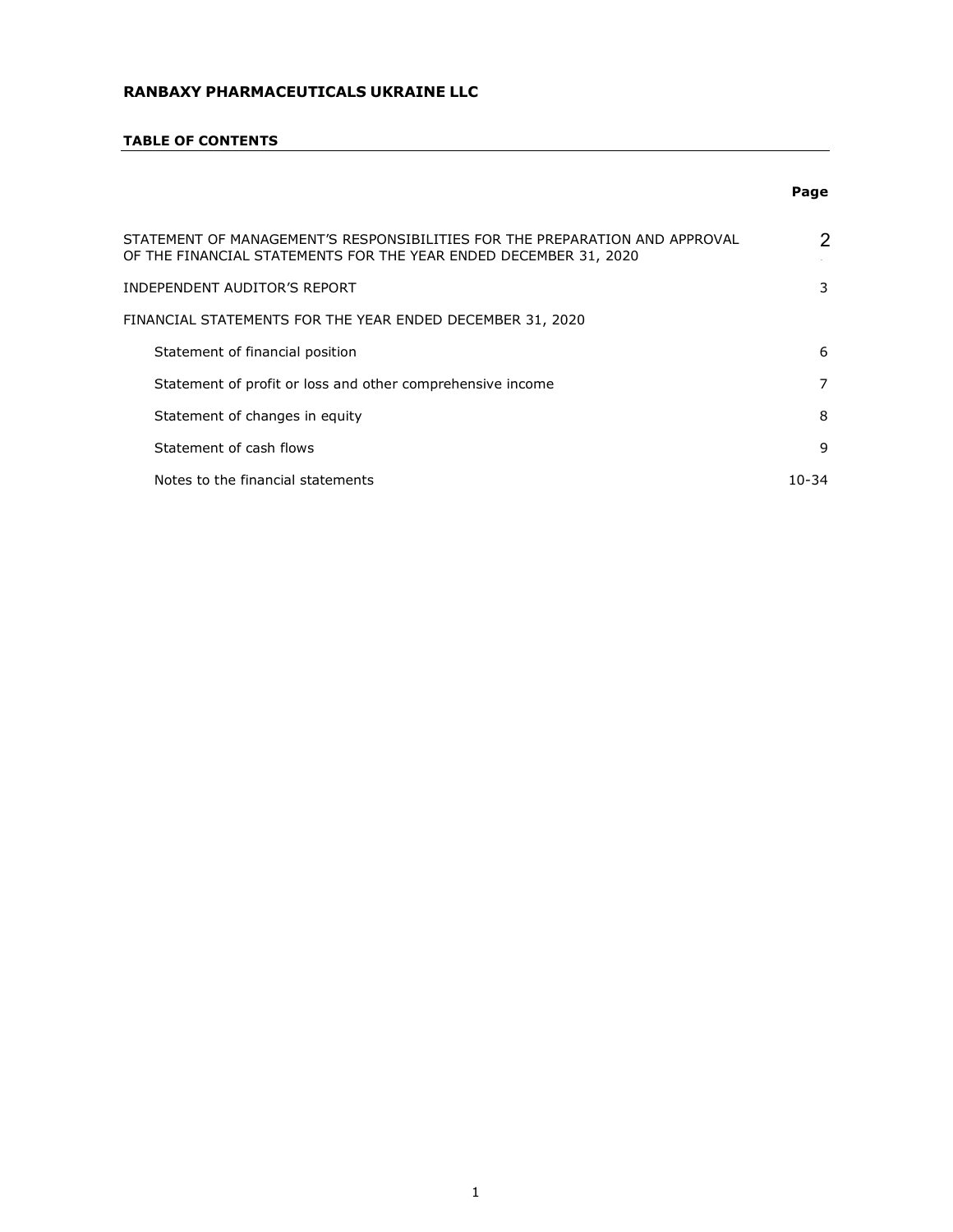#### STATEMENT OF MANAGEMENT'S RESPONSIBILITIES FOR THE PREPARATION AND APPROVAL OF THE FINANCIAL STATEMENTS FOR THE YEAR ENDED DECEMBER 31, 2020

Management is responsible for the preparation of the financial statements that present fairly the financial position of Limited Liability Company "Ranbaxy Pharmaceuticals Ukraine" (hereinafter, the "Company") as at December 31, 2020, and the results of its operations, cash flows and changes in equity for the year then ended, in compliance with International Financial Reporting Standards ("IFRS").

In preparing the financial statements, management is responsible for:

- Properly selecting and applying accounting policies;
- Presenting information, including accounting policies, in a manner that provides relevant, reliable, comparable and understandable information;
- Providing additional disclosures when compliance with the specific requirements in IFRSs are insufficient to enable users to understand the impact of particular transactions, other events and conditions on the Company's financial position and financial performance;
- Making an assessment of the Company's ability to continue as a going concern.

Management is also responsible for:

- Designing, implementing and maintaining an effective and sound system of internal controls, throughout the Company;
- Maintaining adequate accounting records that are sufficient to show and explain the Company's transactions and disclose with reasonable accuracy at any time the financial position of the Company, and which enable them to ensure that the financial statements of the Company comply with IFRS;
- Maintaining statutory accounting records in compliance with Ukrainian legislation and accounting standards;
- Taking such steps as are reasonably available to them to safeguard the assets of the Company; and

\_\_\_\_\_\_\_\_\_\_\_\_\_\_\_\_\_\_\_\_\_\_\_\_\_\_\_\_\_\_\_\_\_ \_\_\_\_\_\_\_\_\_\_\_\_\_\_\_\_\_\_\_\_\_\_\_\_\_\_\_\_\_\_\_\_\_

Preventing and detecting fraud and other irregularities.

# On behalf of the Company's Management:

General Manager

Alok Batra, Kateryna Kotlyarova, Kateryna Kotlyarova, Kateryna Kotlyarova, Kateryna Kotlyarova, Kateryna Kotlyarova,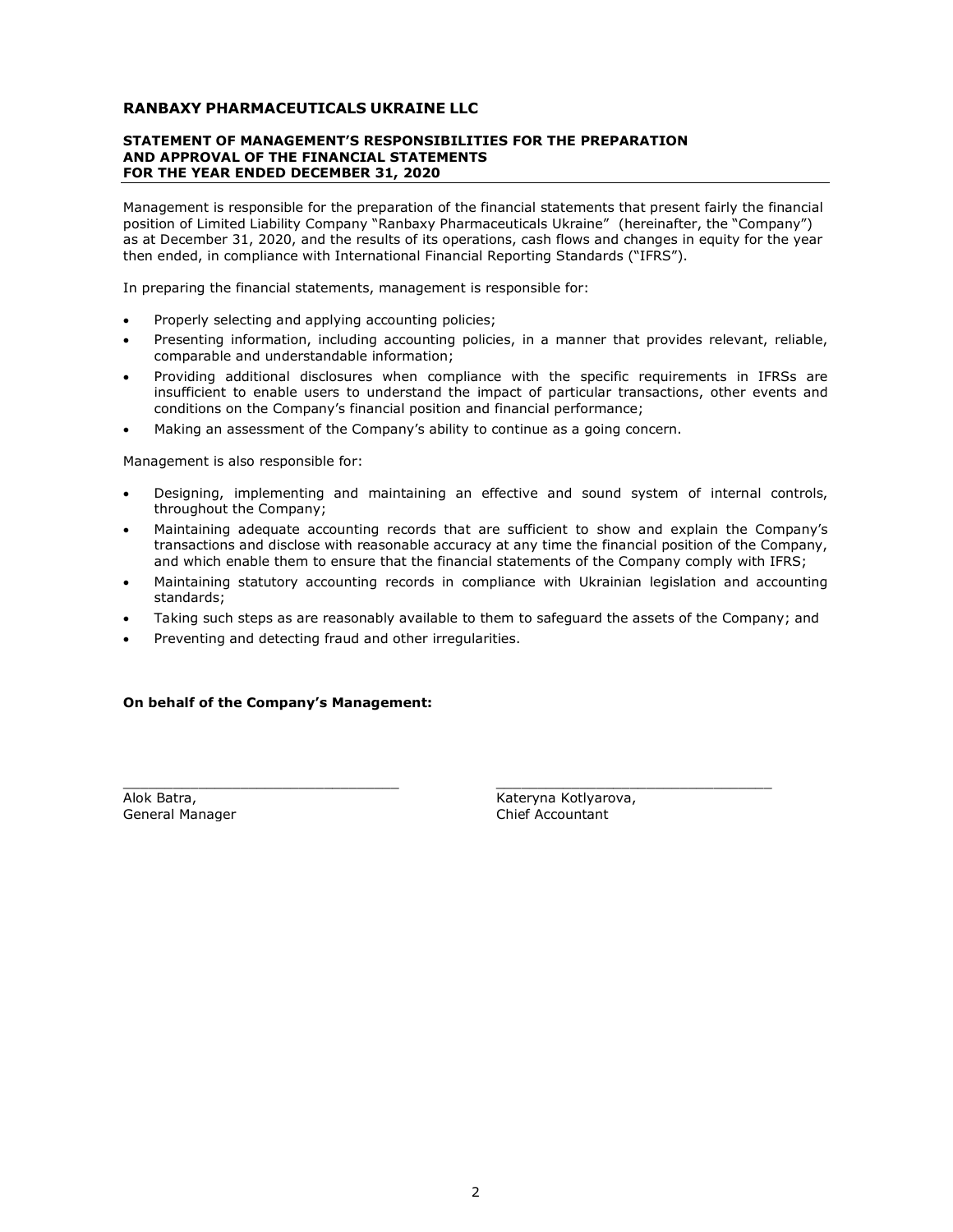Ref. No. As of 16.02.2021

# INDEPENDENT AUDITOR'S REPORT

# To: Owners and Management of Ranbaxy Pharmaceuticals Ukraine LLC

# Opinion

We have audited financial statements of Ranbaxy Pharmaceuticals Ukraine LLC (further – the Company), which comprise the Statement of financial position as at December 31, 2020, Statement of comprehensive income, Statement of changes in equity, Statement of cash flows for the year ended on a mentioned date, and Notes to the Financial Statements, including a summary of significant accounting policies.

In our opinion, the accompanying financial statements reflects fairly in all material respects the financial position of the Company as at December 31, 2020, its financial results and cash flows for the year then ended on a mentioned date in accordance with International Financial Reporting Standards (IFRS) and meets the requirements of the Of the Law of Ukraine "On Accounting and Financial Reporting in Ukraine" as of 16.07.1999 No. 996-XIV (Law of Ukraine No. 996-XIV) on the preparation of financial statements.

# Basis for Opinion

We conducted our audit in accordance with the International Standards on Auditing (ISAs). Our responsibilities under those standards are further described in the "Auditor's Responsibilities for the Audit of the Financial Statements" section of our report. We are independent of the Company in accordance with the ethical requirements that are relevant to our audit of the financial statements in Ukraine, and we have fulfilled our other responsibilities in accordance with these requirements. We did not provide the Company with any services prohibited by law or other services not disclosed in the Management Report. We believe that the audit evidence we have obtained is sufficient and appropriate to provide a basis for our opinion.

# Information that is not financial statements and the auditor's report on it

Management is responsible for other information. Other information consists of information contained in the Management Report in accordance with the Law of Ukraine No. 996-XIV, but it is not the financial statements for 2020 and our auditor's report thereon.

Our opinion on the financial statements does not cover other information and we do not express any form of assurance conclusion thereon.

In connection with our audit of financial statements, our responsibility to familiarize ourselves with other information and at the same time consider whether there is a material inconsistence between other information and financial statements, or our knowledge obtained during the audit, or otherwise appears to be materially misstated.

If, based on our work performed, we come to the conclusion that there is a material misstatement of this other information, we are required to report this fact. We did not find any facts that should have been included in the report.

The management report provided by the Management of the Company is consistent with the financial statements of the Company for 2020.

Responsibilities of Management and Those Charged with Governance for the Financial **Statements**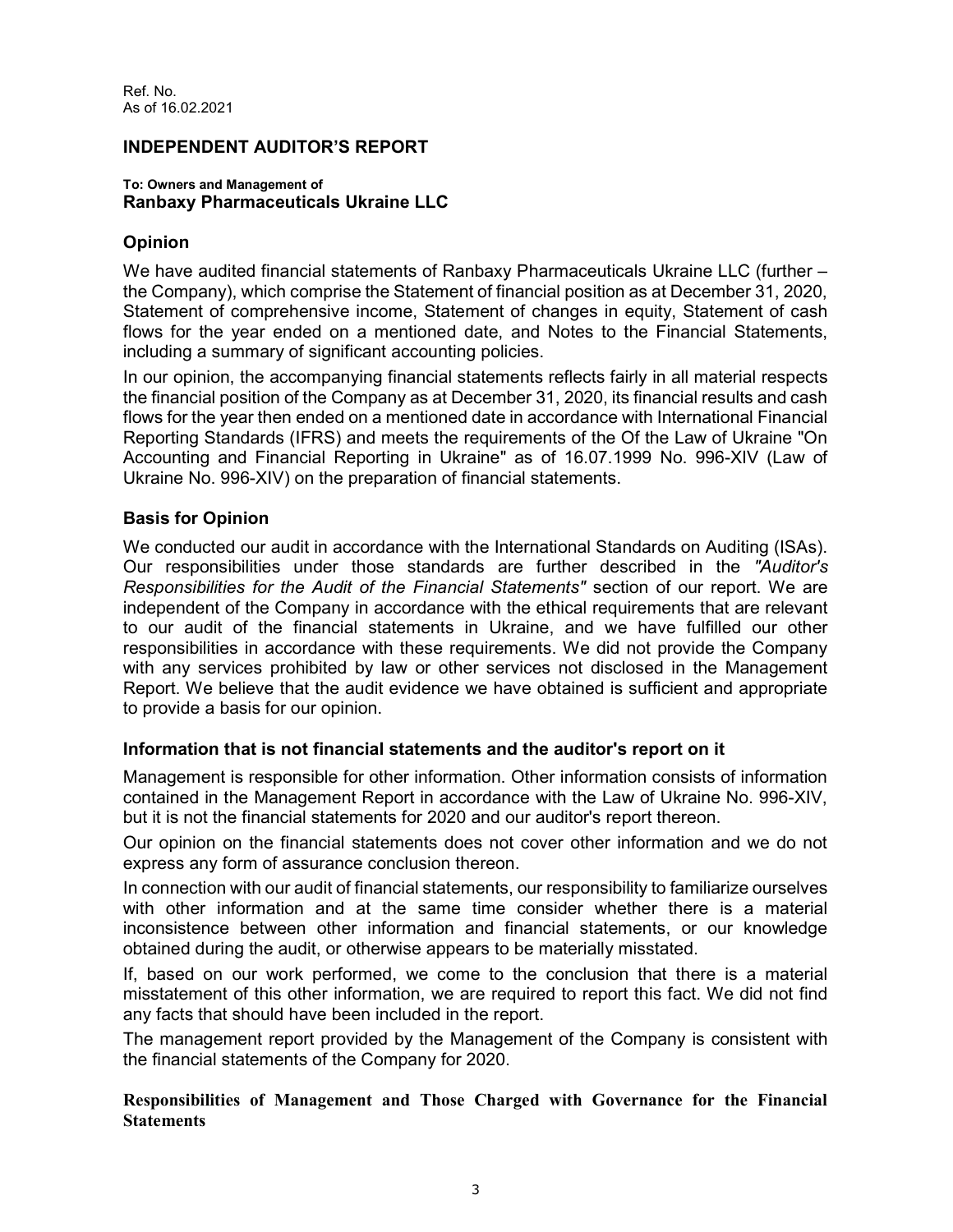Management is responsible for the preparation and fair presentation of the financial statements in accordance with the International Financial Reporting Standards, and for such internal control as management determines is necessary to enable the preparation of financial statements that are free from material misstatement, whether due to fraud or error.

In preparing the financial statements, management is responsible for assessing the Company's ability to continue as a going concern, disclosing, as applicable, matters relating to going concern and using the going concern basis of accounting unless management either intends to liquidate the Company or to cease operations, or has no realistic alternative but to do so.

Those charged with governance are responsible for overseeing the Company's financial reporting process.

# Auditor's Responsibilities for the Audit of the Financial Statements

Our objectives are to obtain reasonable assurance about whether the financial statements as a whole are free from material misstatement, whether due to fraud or error, and to issue an auditor's report that includes our opinion. Reasonable assurance is a high level of assurance, but is not a guarantee that an audit conducted in accordance with ISAs will always detect a material misstatement when it exists. Misstatements can arise from fraud or error and are considered material if, individually or in the aggregate, they could reasonably be expected to influence the economic decisions of users taken on the basis of these financial statements.

As part of an audit in accordance with ISAs, we exercise professional judgment and maintain professional skepticism throughout the audit. We also:

- Identify and assess the risks of material misstatement of the financial statements, whether due to fraud or error, design and perform audit procedures responsive to those risks, and obtain audit evidence that is sufficient and appropriate to provide a basis for our opinion. The risk of not detecting a material misstatement resulting from fraud is higher than for one resulting from error, as fraud may involve collusion, forgery, intentional omissions, misrepresentations, or the override of internal control;
- Obtain an understanding of internal control relevant to the audit in order to design audit procedures that are appropriate in the circumstances, but not for the purpose of expressing an opinion on the effectiveness of the Company's internal control;
- Evaluate the appropriateness of accounting policies used and the reasonableness of accounting estimates and related disclosures made by management;
- Conclude on the appropriateness of management's use of the going concern basis of accounting and, based on the audit evidence obtained, whether a material uncertainty exists related to events or conditions that may cast significant doubt on the Company's ability to continue as a going concern. If we conclude that a material uncertainty exists, we are required to draw attention in our auditor's report to the related disclosures in the financial statements or, if such disclosures are inadequate, to modify our opinion. Our conclusions are based on the audit evidence obtained up to the date of our auditor's report. However, future events or conditions may cause the Company to cease to continue as a going concern;
- Evaluate the overall presentation, structure, and content of the financial statements, including the disclosures, and whether the financial statements represent the underlying transactions and events in a manner that achieves fair presentation.

We communicate with those charged with governance regarding, among other matters, the planned scope and timing of the audit and significant audit findings, including any significant deficiencies in internal control that we identify during our audit.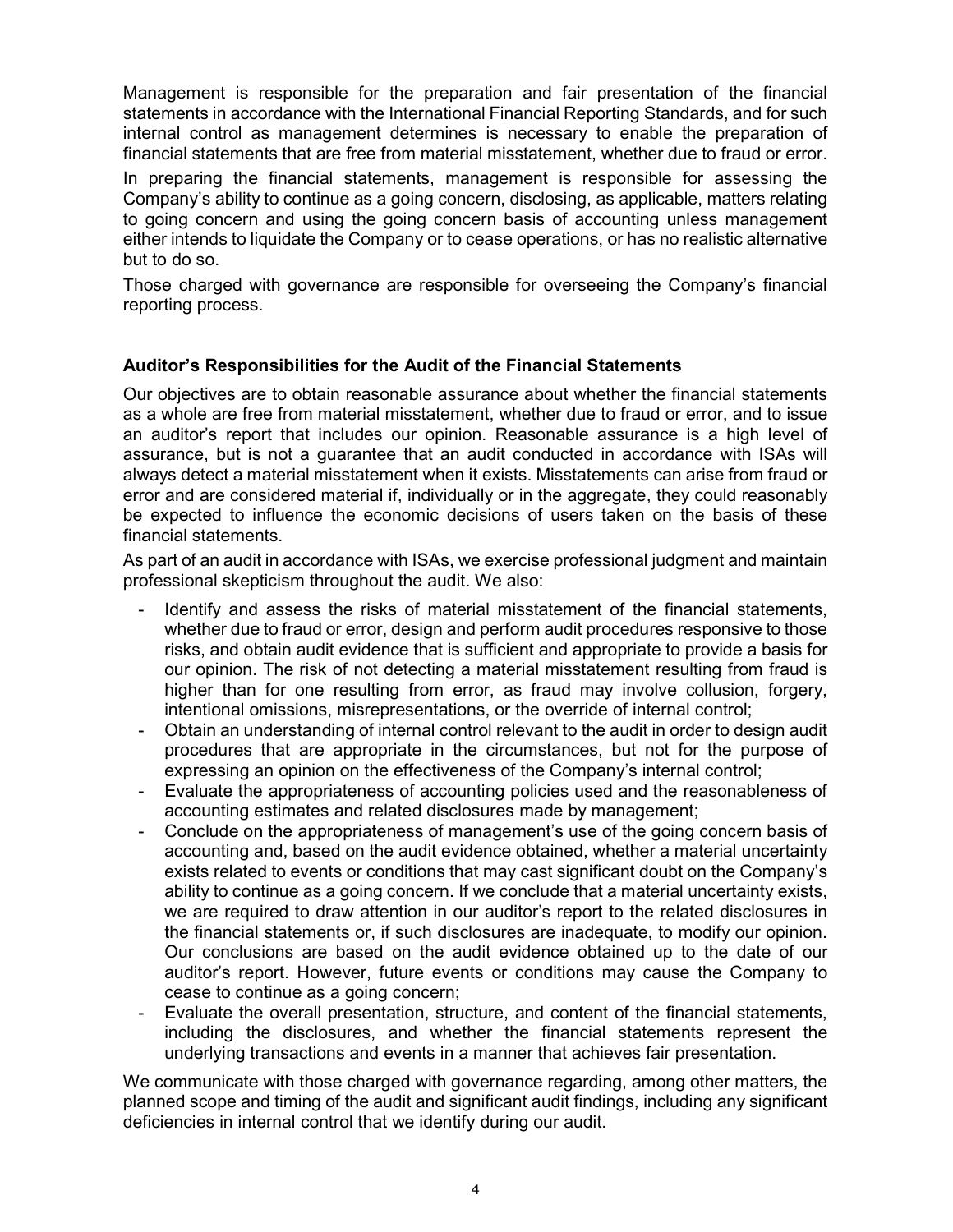We also provide those charged with governance with the statement that we have met the relevant ethical requirements for independence, and we notify them of all relationships and other issues that might reasonably be considered to affect our independence and, where applicable, regarding appropriate precautionary measures.

# Report on additional financial information

Our audit was conducted to express an opinion on the financial statements as a whole. The statutory forms of the financial statements attached to the financial statements are provided as additional financial information, submitted in order to comply with the statutory requirements for financial reporting. We conducted audit procedures on the additional financial information presented as part of the audit of the financial statements and, in our opinion, the additional information was prepared properly, in all material respects, in accordance with the financial statements of the Company as a whole.

The engagement partner on the audit resulting in this independent auditor's report is Valerii Bondar.

Engagement Partner Valerii Bondar

HLB UKRAINE LLC 11/11 Gusovskogo Street, office 3, Kyiv, Ukraine Registration number in the register of audit entities – 0283

February 16, 2021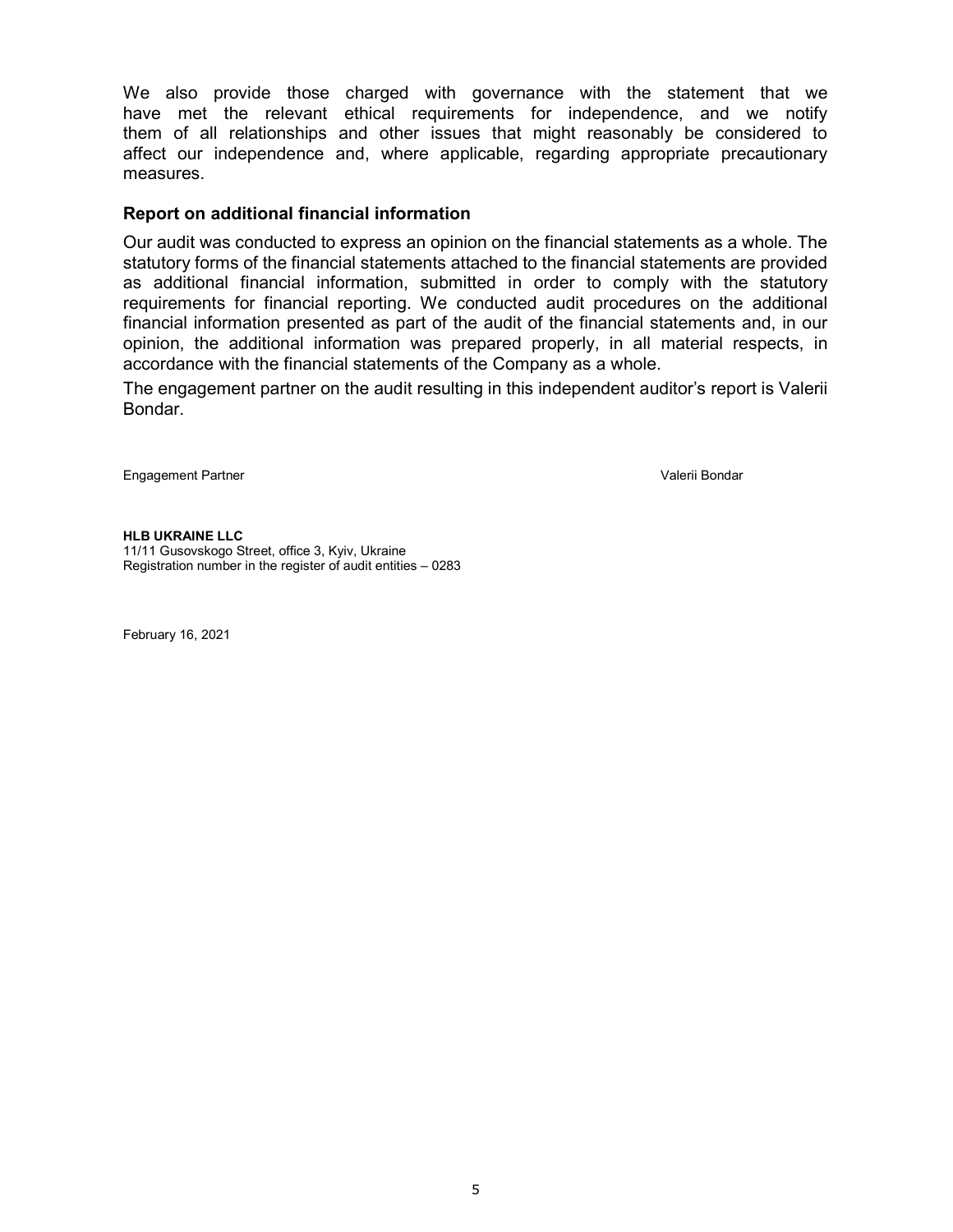#### STATEMENT OF FINANCIAL POSITION AT DECEMBER 31, 2020 In thousands of Ukrainian Hryvnias

|                                                                                                                   | <b>Notes</b>         | December 31,<br>2020               | December 31,<br>2019                     |
|-------------------------------------------------------------------------------------------------------------------|----------------------|------------------------------------|------------------------------------------|
| Assets                                                                                                            |                      |                                    |                                          |
| Non-current assets                                                                                                |                      |                                    |                                          |
| Property and equipment<br>Intangible assets<br>Lease asset right<br>Deferred tax asset<br>Non-current receivables | 8<br>8<br>9<br>22    | 1,295<br>361<br>9,107<br>3,225     | 1,493<br>263<br>17,328<br>3,288<br>1,467 |
| <b>Total non-current assets</b>                                                                                   |                      | 13,988                             | 23,839                                   |
| Current assets                                                                                                    |                      |                                    |                                          |
| Inventories<br>Trade and other receivables<br>Cash and cash equivalents                                           | 10<br>11<br>12       | 87,308<br>56,046<br>10,237         | 45,149<br>68,679<br>15,001               |
| <b>Total current assets</b>                                                                                       |                      | 153,591                            | 128,829                                  |
| <b>Total assets</b>                                                                                               |                      | 167,579                            | 152,668                                  |
| <b>Equity</b>                                                                                                     |                      |                                    |                                          |
| Authorised capital<br>Other capital<br>Retained earnings                                                          | 13                   | 39,950<br>15<br>86,878             | 39,950<br>15<br>70,954                   |
| <b>Total equity</b>                                                                                               |                      | 126,843                            | 110,919                                  |
| <b>Liabilities</b>                                                                                                |                      |                                    |                                          |
| Non current liabilities                                                                                           |                      |                                    |                                          |
| Long-term lease liabilities                                                                                       | 16                   | 1,080                              | 3,561                                    |
| <b>Total non- current liabilities</b>                                                                             |                      | 1,080                              | 3,561                                    |
| Current liabilities                                                                                               |                      |                                    |                                          |
| Lease liabilities<br>Trade and other payables<br>Provisions for liabilities and charges<br>Current income tax     | 16<br>17<br>15<br>22 | 9,094<br>12,610<br>15,742<br>2,210 | 13,335<br>6,757<br>17,126<br>970         |
| <b>Total current liabilities</b>                                                                                  |                      | 39,656                             | 38,188                                   |
| <b>Total liabilities</b>                                                                                          |                      | 40,736                             | 41,749                                   |
| <b>Total liabilities and equity</b>                                                                               |                      | 167,579                            | 152,668                                  |

Alok Batra,<br>Managing Director

Kateryna Kotlyarova,<br>Chief Accountant

 $\_$  , and the state of the state of the state of the state of the state of the state of the state of the state of the state of the state of the state of the state of the state of the state of the state of the state of the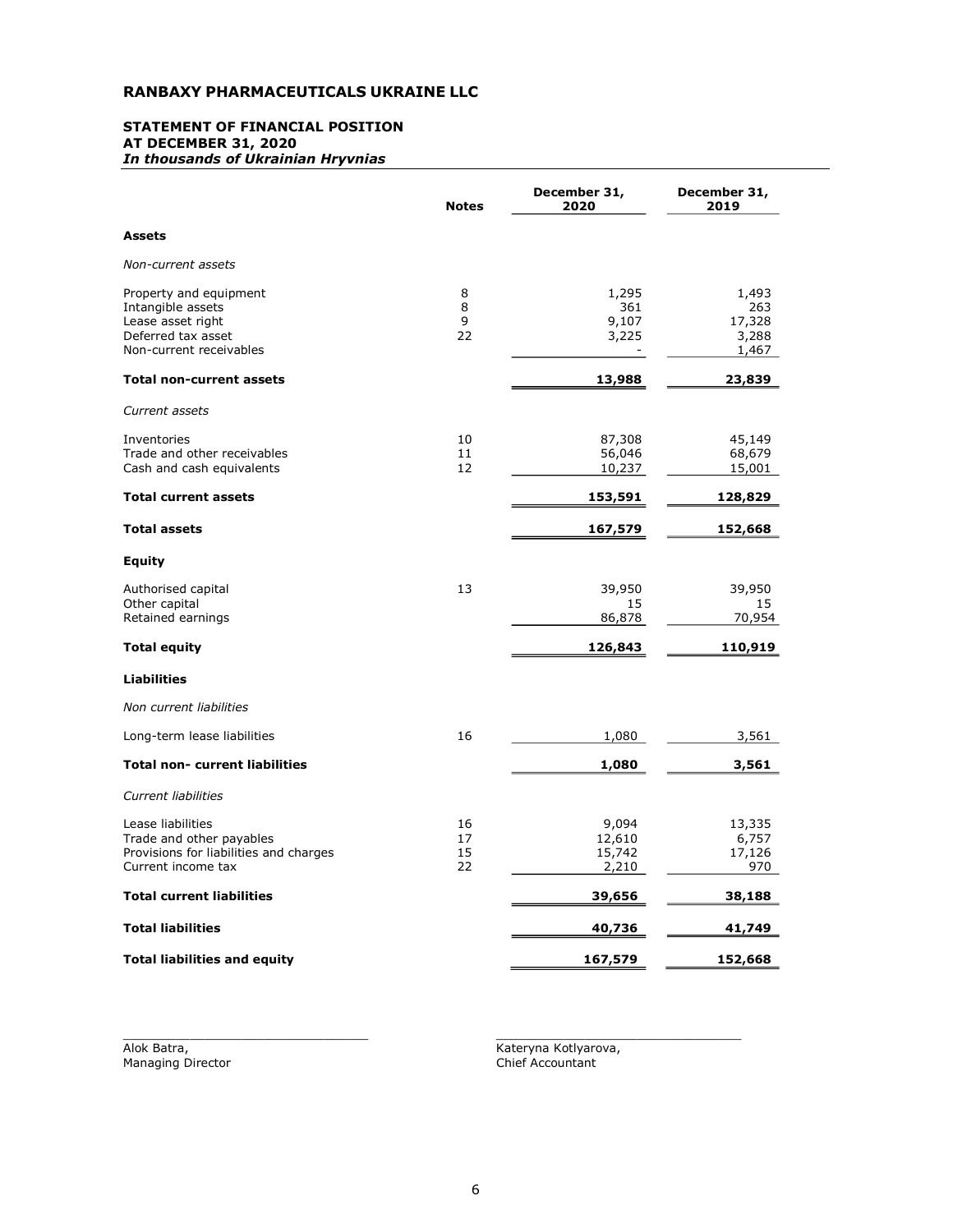#### STATEMENT OF PROFIT OR LOSS AND OTHER COMPREHENSIVE INCOME FOR THE YEAR ENDED DECEMBER 31, 2020 In thousands of Ukrainian Hryvnias

|                                                                                                                                                        | <b>Notes</b>         | 2020                                                     | 2019                                                 |
|--------------------------------------------------------------------------------------------------------------------------------------------------------|----------------------|----------------------------------------------------------|------------------------------------------------------|
| Revenue<br>Cost of sales                                                                                                                               | 18<br>19             | 344,282<br>(176,935)                                     | 371,144<br>(196,716)                                 |
| <b>Gross profit</b>                                                                                                                                    |                      | 167,347                                                  | 174,428                                              |
| Distribution costs<br>General and administrative expenses<br>Other operating income<br>Other operating expenses<br>Foreign currency exchange gain/loss | 21<br>21<br>20<br>21 | (124, 342)<br>(23, 455)<br>15,236<br>(5, 921)<br>(5,621) | (122, 233)<br>(24,909)<br>1,822<br>(7, 196)<br>7,717 |
| Profit/(loss) from operations                                                                                                                          |                      | 23,244                                                   | 29,629                                               |
| Other expenses<br>Financial expenses from lease operations                                                                                             | 21                   | (963)<br>(1,966)                                         | (868)<br>(3,576)                                     |
| Profit/(loss) before income tax                                                                                                                        |                      | 20,315                                                   | 25,185                                               |
| Income tax benefit/(expense)                                                                                                                           | 22                   | (3,616)                                                  | (4,587)                                              |
| Profit/(loss) for the year                                                                                                                             |                      | 16,699                                                   | 20,598                                               |
| Other comprehensive income                                                                                                                             |                      |                                                          |                                                      |
| TOTAL COMPREHENSIVE INCOME/(LOSS) FOR THE YEAR                                                                                                         |                      | 16,699                                                   | 20,598                                               |

 $\_$  , and the state of the state of the state of the state of the state of the state of the state of the state of the state of the state of the state of the state of the state of the state of the state of the state of the

Alok Batra,<br>Managing Director

Kateryna Kotlyarova,<br>Chief Accountant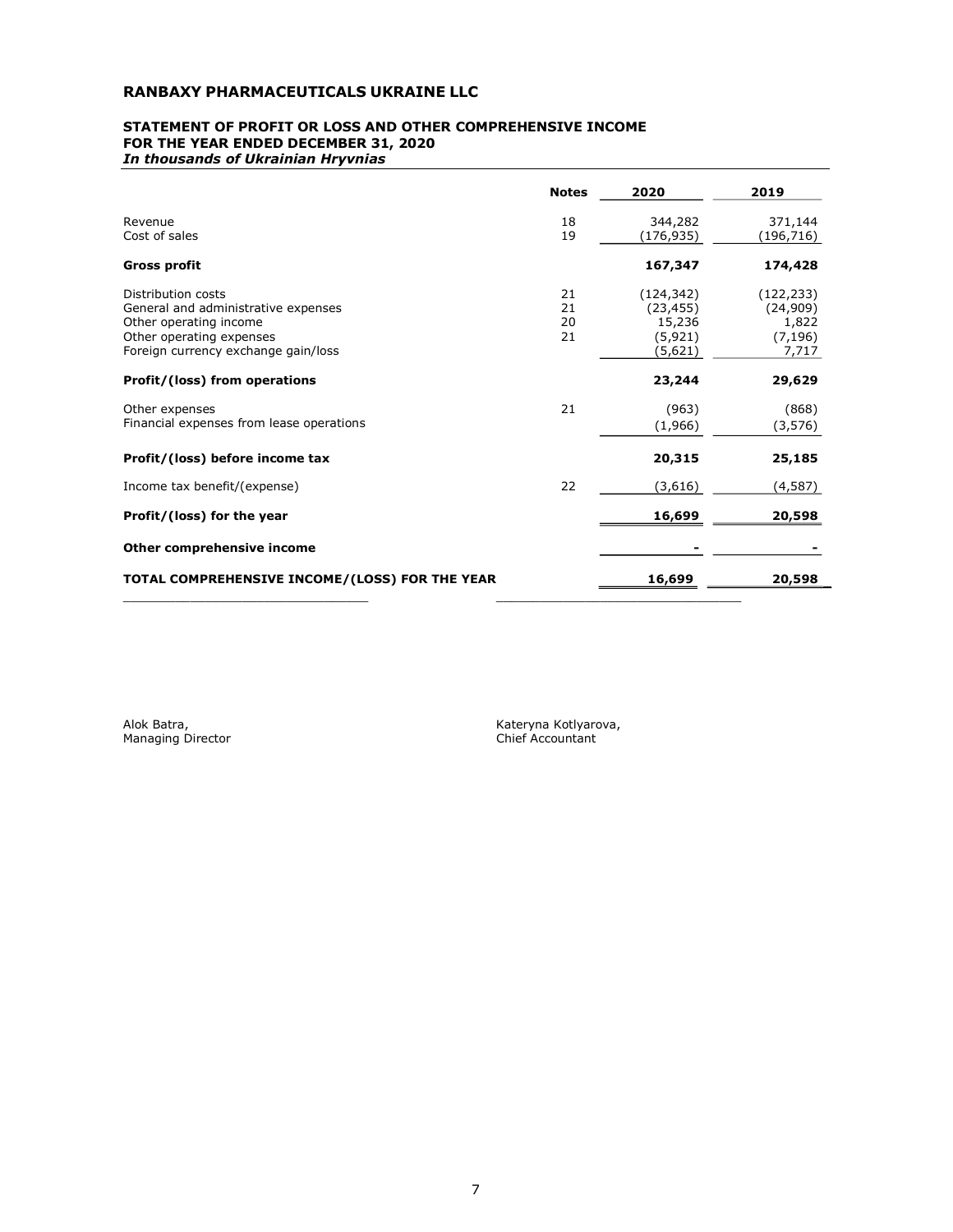#### STATEMENT OF CHANGES IN EQUITY FOR THE YEAR ENDED DECEMBER 31, 2020 In thousands of Ukrainian Hryvnias

|                                                     | <b>Notes</b> | <b>Authorised</b><br>capital | Other<br>capital | <b>Retained</b><br>earnings | <b>Total equity</b> |
|-----------------------------------------------------|--------------|------------------------------|------------------|-----------------------------|---------------------|
| Balance as at January 1,<br>2019                    |              | 39,950                       | 15               | 50,356                      | 90,321              |
| Profit for the year                                 |              |                              |                  | 20,598                      | 20,598              |
| <b>Balance as at December</b><br>31, 2019           |              | 39,950                       | 15               | 70,954                      | 110,919             |
| Correction                                          | 14           |                              |                  | (775)                       | (775)               |
| <b>Balance as at December</b><br>31, 2019 corrected |              | 39,950                       | 15               | 70,179                      | 110,144             |
| Profit for the year                                 |              | ۰                            |                  | 16,699                      | 16,699              |
| <b>Balance as at December</b><br>31, 2020           |              | 39,950                       | 15               | 86,878                      | 126,843             |

Alok Batra,<br>Managing Director

Kateryna Kotlyarova,<br>Chief Accountant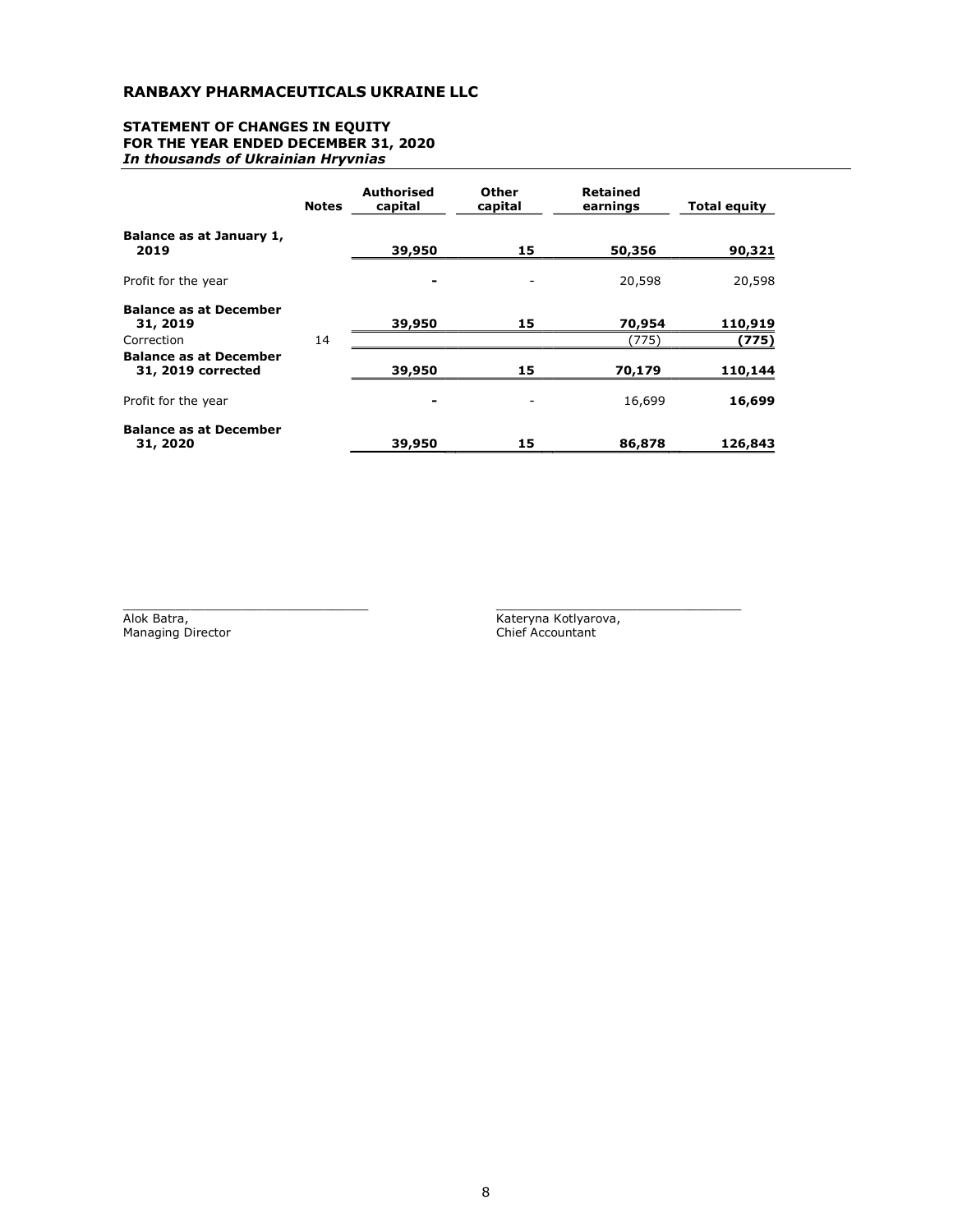#### STATEMENT OF CASH FLOWS FOR THE YEAR ENDED DECEMBER 31, 2020 In thousands of Ukrainian Hryvnias

|                                                                                                             | <b>Notes</b> | 2020                  | 2019                        |
|-------------------------------------------------------------------------------------------------------------|--------------|-----------------------|-----------------------------|
| Cash flows from operating activities                                                                        |              |                       |                             |
|                                                                                                             |              |                       |                             |
|                                                                                                             |              |                       |                             |
| Profit/(loss) before income tax<br>Adjustments for:                                                         |              | 20,315                | 25,185                      |
| Depreciation and amortisation of tangible and intangible<br>assets                                          | 8            | 650                   | 693                         |
| Depreciation of lease assets<br>Foreign currency exchange gain/(expenses)<br>Other non-cash operating costs | 9            | 12,413<br>82<br>9,644 | 13,525<br>(1, 458)<br>7,805 |
| Operating cash flows before working capital changes                                                         |              | 43,104                | 45,276                      |
| Working capital adjustments:                                                                                |              |                       |                             |
| Increase/(decrease) in trade and other receivables                                                          | 11           | 10,760                | (12, 387)                   |
| (Increase)/decrease in inventories                                                                          | 10<br>17     | (39, 598)             | (30, 342)                   |
| (Increase)/decrease in trade and other payables<br>(Increase)/decrease in taxes payable                     |              | (6,306)<br>5,271      | 12,774<br>(5,259)           |
| Net cash provided by/(used in) operating activities                                                         |              | 13,231                | 10,537                      |
| <b>Cash flows from financial activities</b>                                                                 |              |                       |                             |
| Lease payment                                                                                               |              | (15, 267)             | (13, 957)                   |
| Other interest paid                                                                                         |              | (1,966)               | (3,576)                     |
| Net cash used in financial activities                                                                       |              | (17, 233)             | (17, 533)                   |
| Cash flows from investing activities                                                                        |              |                       |                             |
| Purchase of property and equipment<br>Proceeds from sale of property and equipment                          |              | (862)<br>100          | (786)                       |
| Net cash used in investing activities                                                                       |              | (762)                 | (786)                       |
| Net increase/(decrease) in cash and cash equivalents                                                        |              | (4,764)               | (8,726)                     |
| Cash and cash equivalents at the beginning of the year                                                      | 12           | 15,001                | 23,727                      |
| Effect of exchange rate changes on cash and cash equivalents                                                |              |                       |                             |
| Cash and cash equivalents at the end of the year                                                            | 12           | 10,237                | 15,001                      |

Alok Batra,<br>Managing Director

 $\_$  , and the state of the state of the state of the state of the state of the state of the state of the state of the state of the state of the state of the state of the state of the state of the state of the state of the Kateryna Kotlyarova,<br>Chief Accountant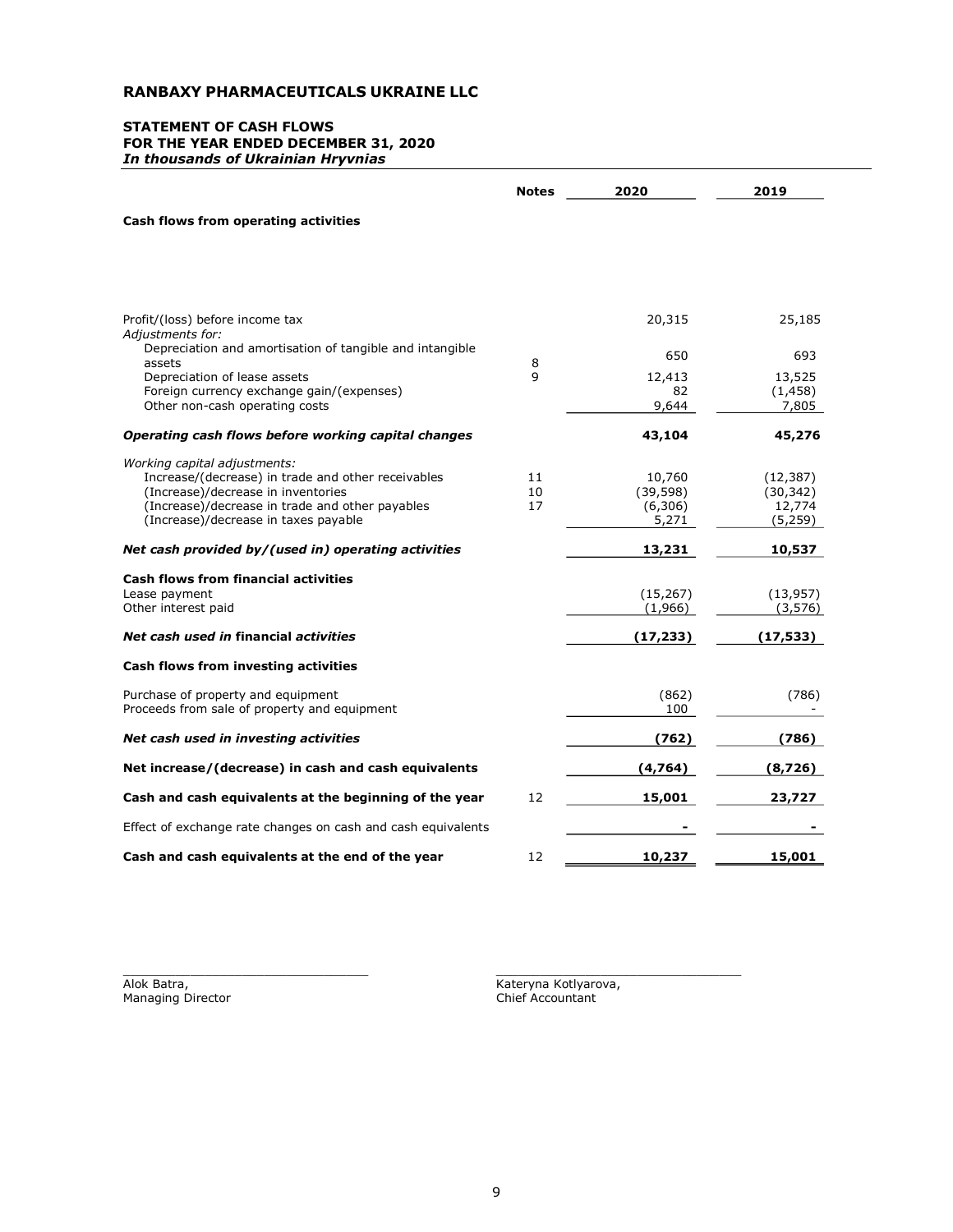#### NOTES TO THE FINANCIAL STATEMENTS –DECEMBER 31, 2020

#### In thousands of Ukrainian Hryvnias

# 1. RANBAXY PHARMACEUTICALS UKRAINE LLC AND ITS OPERATIONS

The Company was incorporated and is domiciled in Ukraine. The Company is a Limited Liability Сompany and was set up in accordance with Ukrainian regulations.

As at December 31, 2020, December 31, 2019 the Company's immediate parent as Sun Pharmaceutical Industries Limited registrated in India and listed on the Bombay Stock Exchange and the National Stock Exchange of India. No private individuals has control over the Company and its Parent Company.

#### Principal activity

The Company`s principal business activity is wholesale of imported pharmaceutical goods produced by Sun Pharma Group within Ukraine.

#### Registered address and place of business

The Company's registered address is 175 Kharkivske shosse avenue, 02121, Kyiv, Ukraine.

#### Presentation currency

These financial statements are presented in Ukrainian hryvnias ("UAH" or "Hryvnia"), unless otherwise stated. All figures shown are rounded, so minor discrepancies may arise from adding together these amount.

# 2. GOING CONCERN

Management prepared these consolidated financial statements on a going concern basis. In making this judgement management considered the Company's financial position, current intentions, profitability of operations and access to financial resources, and analysed the impact of the situation in the financial markets on the operations of the Company.

The Company was adversely affected by the continuing economic crisis in Ukraine throughout 2014- 2015. Operating performance of the Company in 2018 - 2020 was also adversely affected by the low level of purchasing capacity and revaluation of national currency. Operating performance of the Company in 2020 was affected by COVID-19 pandemic by the low level of purchasing and devaluation of national currency. Management undertakes measures to increase demand to the products imported by the Company in order to stabilize sales volumes and believes it will be able to retain its market share. In addition, during subsequent periods, management is planning to implement changes in the way of conducting business operations by the Company, for which reason it is intending to reorganize business processes applied within the Company at the cost of increased labor productivity and optimized business processes aimed at realizing the strategy of reducing costs.

The Company is engaged in significant purchases with its related parties (Note 7). Management believes that the Company benefits from those transactions, since, in combination with the related parties that ensure the stable supplies of goods and are involved in further distribution of products, they form together a vertically integrated operation, which significantly improves the Company's general market position.

Based on own assessment, the Company's management reasonably expects that the Company will continue as a going concern in the foreseeable future and, correspondingly, these financial statements have been prepared based on a going concern assumption, which considers the realization of assets and settlement of liabilities in the normal course of business.

# 3. OPERATING ENVIRONMENT OF THE COMPANY

In the recent years, Ukraine has been in a political and economic turmoil. Crimea, an autonomous republic of Ukraine, was effectively annexed by the Russian Federation. In 2020, an armed conflict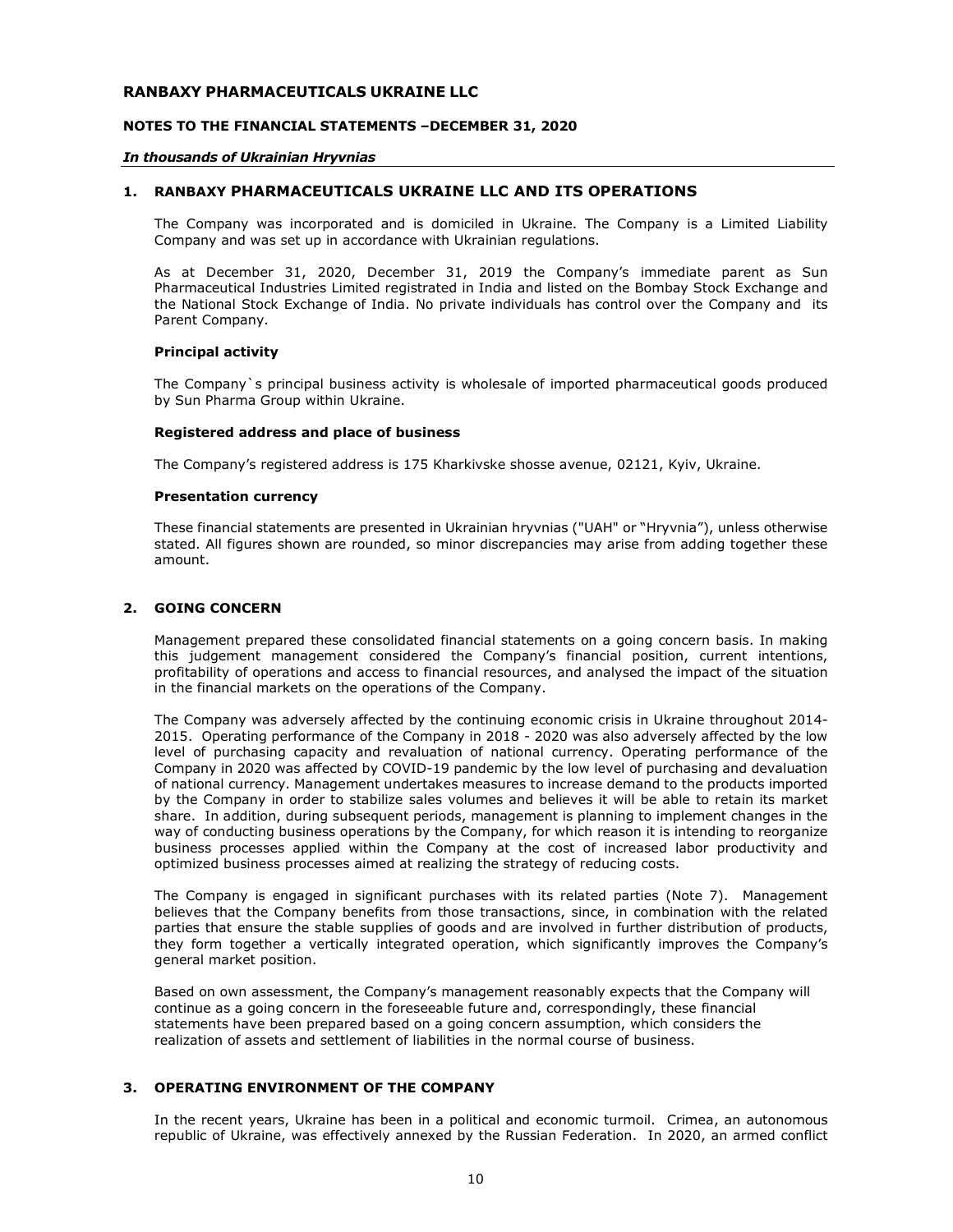# NOTES TO THE FINANCIAL STATEMENTS –DECEMBER 31, 2020

#### In thousands of Ukrainian Hryvnias

with separatists continued in certain parts of Luhansk and Donetsk regions. On the other hand significant impact of COVID-19 pandemic resulted in declining of demand and devaluation of the national currency against major foreign currencies, decrease of GDP. In January 2016, the agreement on the free trade area between Ukraine and the EU came into force. As a result, the Russian Federation implemented a trade embargo on import duties on key Ukrainian export products. In response, Ukraine implemented similar measures against Russian products.

In 2020, average inflation amounted to 5% comparing to 4.1% in 2019. For the three latest years inflation is slowing down and the Ukrainian economy is slightly growing.

The economic situation began to stabilize in 2017, which resulted in GDP growth preliminary around 3.5% in 2019 and shows slight growth in 2018 with GDP 3.3%. This allowed the National Bank of Ukraine to ease some foreign exchange restrictions imposed during 2014-2018, including restriction of advanced payments. On the other hand, significant reduction of Hryvna to EURO appeared on December 2017. Ukrainian economy is declining in 2020 because of COVID-19 pandemic that has an impact on GDP and inflation. Foreign exchange rates for USD and EURO are increased. Significant external financing is required to support the economy. Further stabilization of the economic and political situation depends, to a large extent, upon success of the Ukrainian government's efforts, yet further economic and political developments are currently difficult to predict.

# 4. SUMMARY OF SIGNIFICANT ACCOUNTING POLICIES

These financial statements have been prepared for RANBAXY PHARMACEUTICALS UKRAINE LLC (the "Company") as single entity in accordance with International Financial Reporting Standards ("IFRS") for the year ended December 31, 2020. Previous reporting period lasted from January, 1 to December, 31, 2019. The financial statement are presented in Ukrainian Hryvna, rounded to the nearest thousand, unless otherwise indicated.

# Basis of preparation

These financial statements have been prepared in accordance with International Financial Reporting Standards ("IFRS") under the historical cost basis, modified by the initial recognition of financial instruments at fair value. The principal accounting policies applied in the preparation of these financial statements are set out below. These policies have been consistently applied to all the periods presented, unless otherwise stated.

#### Property and equipment

Property, plant and equipment are stated at cost, in Hryvnia less accumulated depreciation and provision for impairment, if required.

Buildings are subject to revaluation with sufficient regularity to ensure that the carrying amount does not differ materially from that which would be determined using fair value at the end of the reporting period. Increases in the carrying amount arising on revaluation are credited to other comprehensive income and increase the revaluation surplus in equity. Decreases that offset previous increases of the same asset are recognised in other comprehensive income and decrease the previously recognised revaluation surplus in equity; all other decreases are charged to profit or loss for the year. The revaluation reserve for buildings included in equity is transferred directly to retained earnings (accumulated deficit) when the revaluation surplus is realised on the retirement or disposal of the asset (or as the asset is used by the company; in the latter case, the amount of the surplus realised is the difference between depreciation based on the revalued carrying amount of the asset and depreciation based on the asset's original cost).

Costs of minor repairs and day-to-day maintenance are expensed when incurred. Cost of replacing major parts or components of property, plant and equipment items is capitalised and the replaced part is retired.

At each end of each reporting period management assesses whether there is any indication of impairment of property, plant and equipment. If any such indication exists, management estimates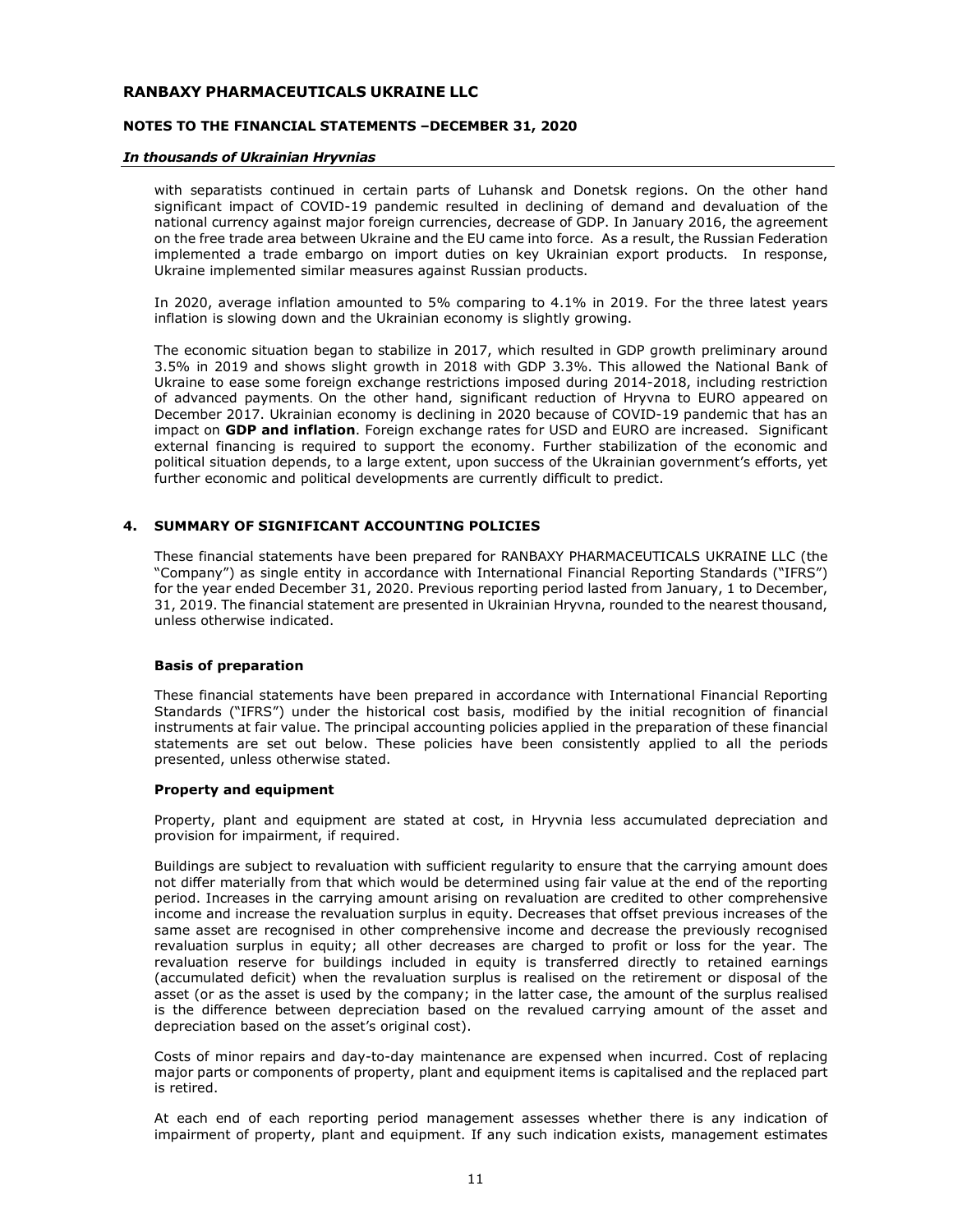# NOTES TO THE FINANCIAL STATEMENTS –DECEMBER 31, 2020

#### In thousands of Ukrainian Hryvnias

the recoverable amount, which is determined as the higher of an asset's fair value less costs to sell and its value in use. The carrying amount is reduced to the recoverable amount and the impairment loss is recognised in profit or loss for the year (to the extent it exceeds the previous revaluation surplus in equity). An impairment loss recognised for an asset in prior years is reversed where appropriate if there has been a change in the estimates used to determine the asset's value in use or fair value less costs to sell.

Gains and losses on disposals are determined by comparing proceeds with carrying amount and are recognised in profit or loss for the year (within other operating income or costs).

#### **Depreciation**

Depreciation on items of property, plant and equipment is calculated using the straight-line method to allocate their cost (or revalued amounts) to their residual values over their estimated useful lives:

Useful lives in years

The residual value of an asset is the estimated amount that the company would currently obtain from disposal of the asset less the estimated costs of disposal, if the asset were already of the age and in the condition expected at the end of its useful life. The assets' residual values and useful lives are reviewed, and adjusted if appropriate, at the end of each reporting period.

#### Useful lives of property, plant and equipment

The estimation of the useful lives of items of property, plant and equipment is a matter of judgment based on the experience with similar assets. The future economic benefits embodied in the assets are consumed principally through use. However, other factors, such as technical or commercial obsolescence and wear and tear, often result in the diminution of the economic benefits embodied in the assets. Management assesses the remaining useful lives in accordance with the current technical conditions of the assets and estimated period during which the assets are expected to earn benefits for the Company. The following primary factors are considered: (a) the expected usage of the assets; (b) the expected physical wear and tear, which depends on operational factors and maintenance programme; and (c) the technical or commercial obsolescence arising from changes in market conditions.

#### Intangible assets

The Company's intangible assets have definite useful lives and primarily include capitalised computer software, licences and other rights. Acquired intangible assets are capitalised on the basis of the costs incurred to acquire and bring them to use.

Intangible assets are amortised using the straight-line method over their useful lives:

|                        | Useful lives in years |
|------------------------|-----------------------|
| Software licences      | $2$ to 5              |
| Patents and trademarks | $1$ to 5              |

If impaired, the carrying amount of intangible assets is written down to the higher of value in use and fair value less costs to sell.

#### Impairment of non-financial assets

Intangible assets are reviewed for impairment whenever events or changes in circumstances indicate that the carrying amount may not be recoverable. An impairment loss is recognised for the amount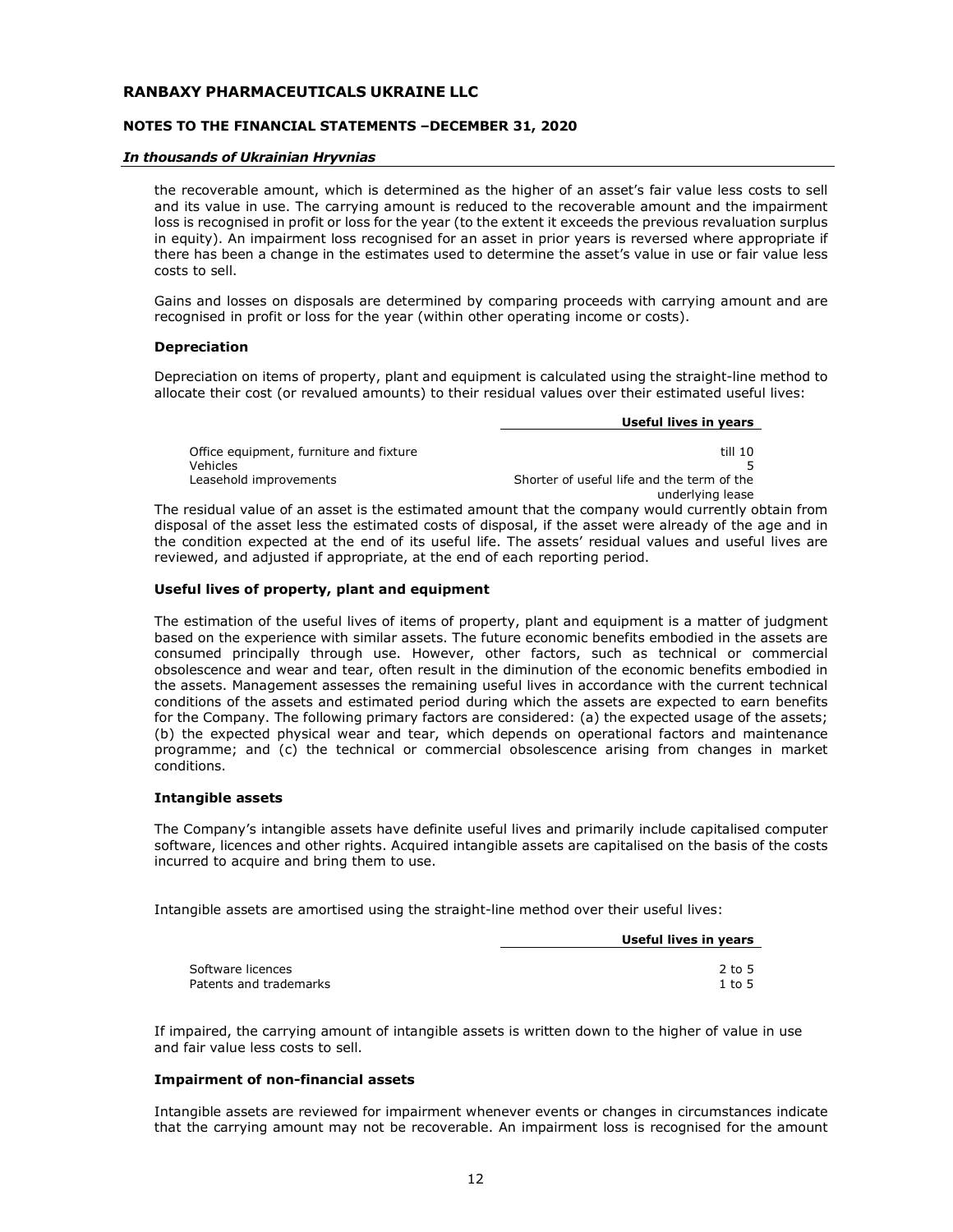# NOTES TO THE FINANCIAL STATEMENTS –DECEMBER 31, 2020

#### In thousands of Ukrainian Hryvnias

by which the asset's carrying amount exceeds its recoverable amount. The recoverable amount is the higher of an asset's fair value less costs of disposal and value in use. For the purposes of assessing impairment, assets are grouped at the lowest levels for which there are largely independent cash inflows (cash-generating units). Prior impairments of non-financial assets (other than goodwill) are reviewed for possible reversal at each reporting date.

#### Inventories

Inventories are recorded at the lower of cost and net realisable value. Cost of inventory is determined on weighted average cost method. The cost of goods comprises cost of acquisition, other direct costs such as transport costs and custom clearance cost and related overheads but excludes borrowing costs. Net realisable value is the estimated selling price in the ordinary course of business, less the estimated cost of completion and selling expenses.

#### Financial instruments – Key measurement terms

Depending on their classification financial instruments are carried at fair value or amortised cost as described below.

Fair value is the price that would be received to sell an asset or paid to transfer a liability in an orderly transaction between market participants at the measurement date. The best evidence of fair value is the price in an active market. An active market is one in which transactions for the asset or liability take place with sufficient frequency and volume to provide pricing information on an ongoing basis.

Valuation techniques such as discounted cash flow models or models based on recent arm's length transactions or consideration of financial data of the investees are used to measure fair value of certain financial instruments for which external market pricing information is not available. Fair value measurements are analysed by level in the fair value hierarchy as follows: (i) level one are measurements at quoted prices (unadjusted) in active markets for identical assets or liabilities, (ii) level two measurements are valuations techniques with all material inputs observable for the asset or liability, either directly (that is, as prices) or indirectly (that is, derived from prices), and (iii) level three measurements are valuations not based on solely observable market data (that is, the measurement requires significant unobservable inputs). Transfers between levels of the fair value hierarchy are deemed to have occurred at the end of the reporting period. Refer to Note 26.

Cost is the amount of cash or cash equivalents paid or the fair value of the other consideration given to acquire an asset at the time of its acquisition and includes transaction costs. Measurement at cost is only applicable to investments in equity instruments that do not have a quoted market price and whose fair value cannot be reliably measured.

Transaction costs are incremental costs that are directly attributable to the acquisition, issue or disposal of a financial instrument. An incremental cost is one that would not have been incurred if the transaction had not taken place. Transaction costs include fees and commissions paid to agents (including employees acting as selling agents), advisors, brokers and dealers, levies by regulatory agencies and securities exchanges, and transfer taxes and duties. Transaction costs do not include debt premiums or discounts, financing costs or internal administrative or holding costs.

Amortised cost is the amount at which the financial instrument was recognised at initial recognition less any principal repayments, plus accrued interest, and for financial assets less any write-down for incurred impairment losses. Accrued interest includes amortisation of transaction costs deferred at initial recognition and of any premium or discount to maturity amount using the effective interest method.

Accrued interest income and accrued interest expense, including both accrued coupon and amortised discount or premium (including fees deferred at origination, if any), are not presented separately and are included in the carrying values of related items in the statement of financial position.

The effective interest method is a method of allocating interest income or interest expense over the relevant period, so as to achieve a constant periodic rate of interest (effective interest rate) on the carrying amount. The effective interest rate is the rate that exactly discounts estimated future cash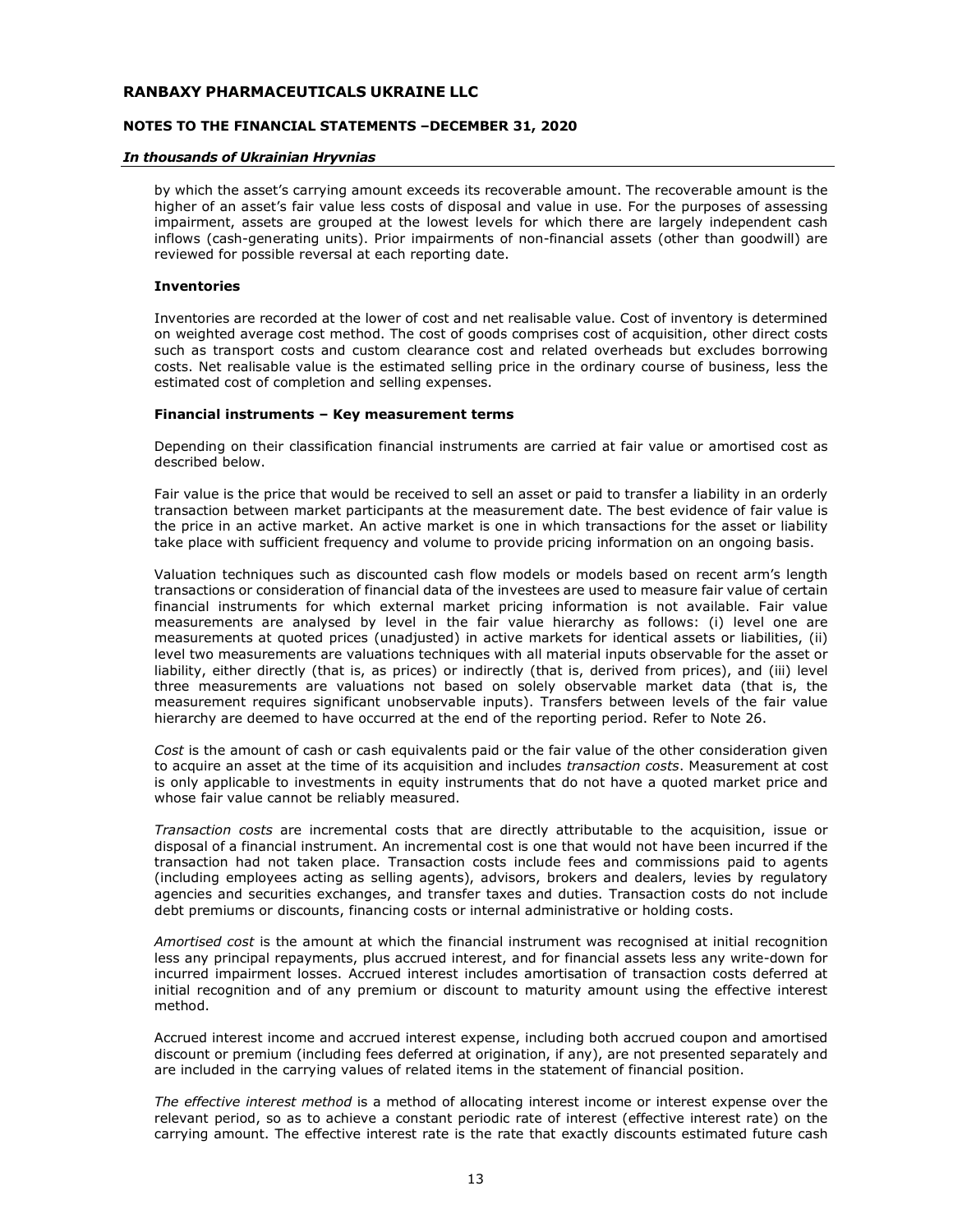# NOTES TO THE FINANCIAL STATEMENTS –DECEMBER 31, 2020

#### In thousands of Ukrainian Hryvnias

payments or receipts (excluding future credit losses) through the expected life of the financial instrument or a shorter period, if appropriate, to the net carrying amount of the financial instrument. The effective interest rate discounts cash flows of variable interest instruments to the next interest repricing date, except for the premium or discount which reflects the credit spread over the floating rate specified in the instrument, or other variables that are not reset to market rates. Such premiums or discounts are amortised over the expected life of the instrument. The present value calculation includes all fees paid or received between parties to the contract that are an integral part of the effective interest rate.

# Classification of financial assets

The Company classifies its financial assets as receivables. Receivables are unquoted non-derivative financial assets with fixed or determinable payments other than those that the Company intends to sell in the near future. Receivables are accounted for at amortized cost using the effective interest method, net of provision for impairment after their initial evaluation. Receivables that mature more than 12 months after the statement of financial position date are included into non-current assets. The Company's financial assets are term deposits, trade and other accounts receivable, cash and cash equivalents.

#### Classification of financial liabilities

The Company determines the classification of its financial liabilities at initial recognition. The Company's financial liabilities include trade and other accounts payable, and operating lease. Financial liabilities are carried at amortised cost.

# Initial recognition of financial instruments

Financial instruments are initially recorded at fair value plus transaction costs. Fair value at initial recognition is best evidenced by the price in an active market. A gain or loss on initial recognition is only recorded if there is a difference between fair value and transaction price which can be evidenced by other observable current market transactions in the same instrument or by a valuation technique whose inputs include only data from observable markets.

# Derecognition of financial assets

The Company derecognises financial assets when (a) the assets are redeemed or the rights to cash flows from the assets otherwise expire or (b) the Company has transferred the rights to the cash flows from the financial assets or entered into a qualifying pass-through arrangement while (i) also transferring substantially all risks and rewards of ownership of the assets or (ii) neither transferring nor retaining substantially all risks and rewards of ownership but not retaining control. Control is retained if the counterparty does not have the practical ability to sell the asset in its entirety to an unrelated third party without needing to impose additional restrictions on the sale.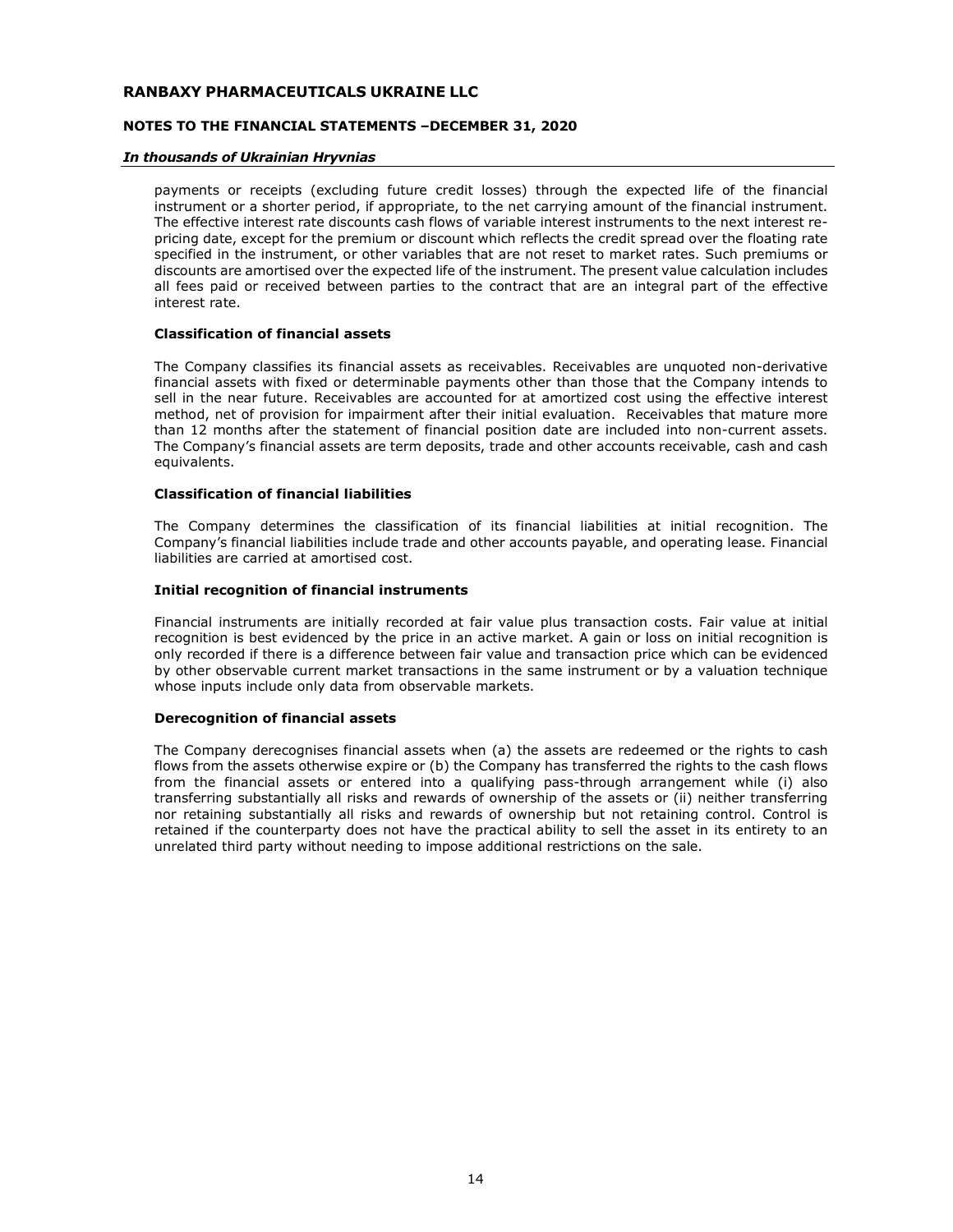#### NOTES TO THE FINANCIAL STATEMENTS –DECEMBER 31, 2020

#### In thousands of Ukrainian Hryvnias

#### Trade and other receivables

Trade and other receivables are carried at amortised cost using the effective interest method, less provision for impairment.

#### Impairment of financial assets carried at amortised cost

Impairment losses are recognised in profit or loss when incurred as a result of one or more events ("loss events") that occurred after the initial recognition of the financial asset and which have an impact on the amount or timing of the estimated future cash flows of the financial asset or group of financial assets that can be reliably estimated. If the Company determines that no objective evidence exists that impairment was incurred for an individually assessed financial asset, whether significant or not, it includes the asset in a group of financial assets with similar credit risk characteristics, and collectively assesses them for impairment. The primary factors that the Company considers in determining whether a financial asset is impaired are its overdue status and realisability of related collateral, if any. The following other principal criteria are also used to determine whether there is objective evidence that an impairment loss has occurred:

- Any portion or instalment is overdue and the late payment cannot be attributed to a delay caused by the settlement systems;
- The counterparty experiences a significant financial difficulty as evidenced by its financial information that the Company obtains;
- The counterparty considers bankruptcy or a financial reorganisation;
- There is adverse change in the payment status of the counterparty as a result of changes in the national or local economic conditions that impact the counterparty.

If the terms of an impaired financial asset held at amortised cost are renegotiated or otherwise modified because of financial difficulties of the counterparty, impairment is measured using the original effective interest rate before the modification of terms. The renegotiated asset is then derecognized and a new asset is recognized at its fair value only if the risks and rewards of the asset substantially changed. This is normally evidenced by a substantial difference between the present values of the original cash flows and the new expected cash flows.

Impairment losses are always recognised through an allowance account to write down the asset's carrying amount to the present value of expected cash flows (which exclude future credit losses that have not been incurred) discounted at the original effective interest rate of the asset. The calculation of the present value of the estimated future cash flows of a collateralised financial asset reflects the cash flows that may result from foreclosure less costs for obtaining and selling the collateral, whether or not foreclosure is probable.

If, in a subsequent period, the amount of the impairment loss decreases and the decrease can be related objectively to an event occurring after the impairment was recognised (such as an improvement in the debtor's credit rating), the previously recognised impairment loss is reversed by adjusting the allowance account through profit or loss.

Uncollectible assets are written off against the related impairment provision after all the necessary procedures to recover the asset have been completed and the amount of the loss has been determined. Subsequent recoveries of amounts previously written off are credited to the impairment loss account within profit or loss.

#### **Offsetting**

Financial assets and liabilities are offset and the net amount reported in the statement of financial position only when there is a legally enforceable right to offset the recognised amounts, and there is an intention to either settle on a net basis, or to realise the asset and settle the liability simultaneously.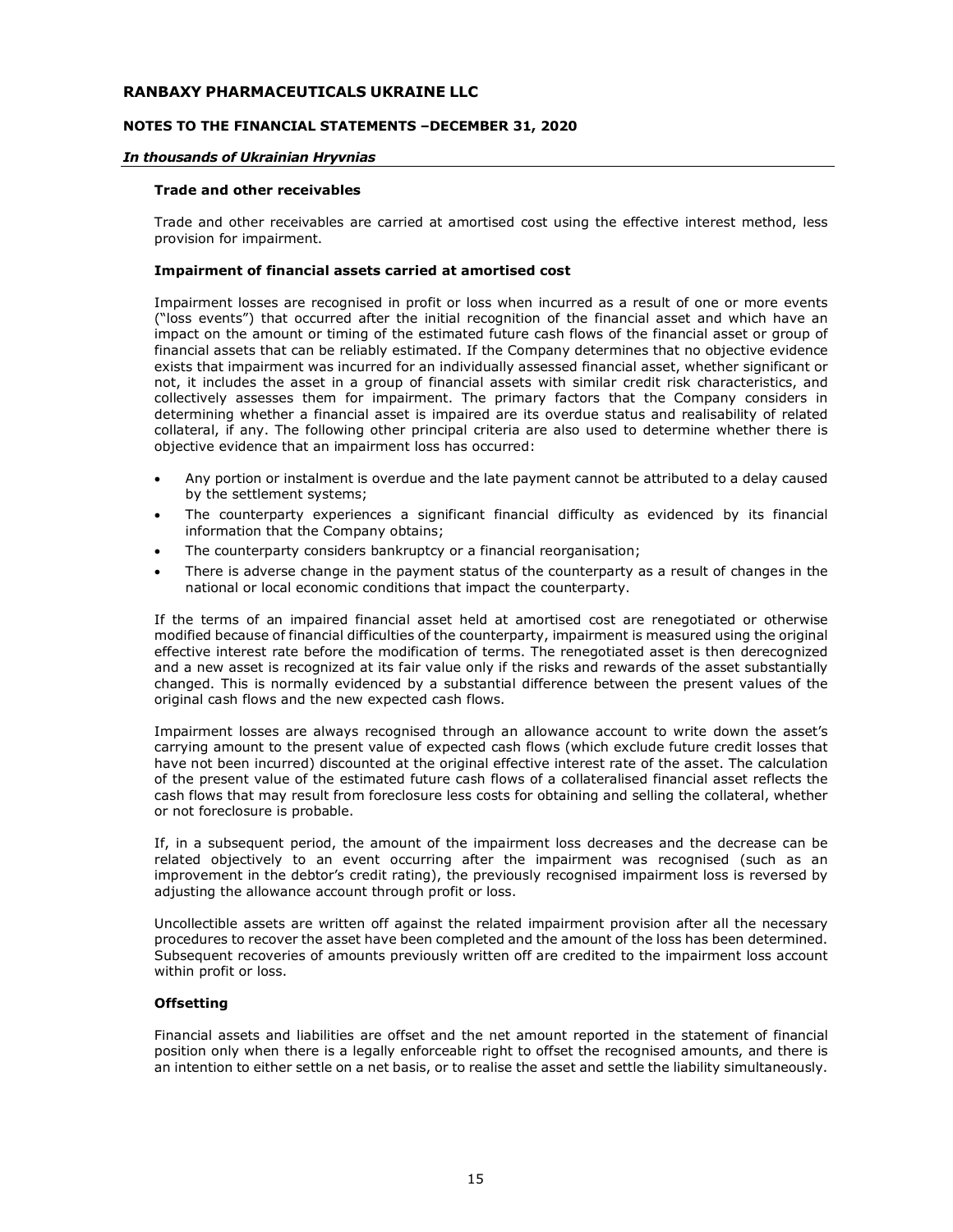# NOTES TO THE FINANCIAL STATEMENTS –DECEMBER 31, 2020

#### In thousands of Ukrainian Hryvnias

#### Prepayments

Prepayments are carried at cost less provision for impairment. A prepayment is classified as noncurrent when the goods or services relating to the prepayment are expected to be obtained after one year, or when the prepayment relates to an asset which will itself be classified as non-current upon initial recognition. Prepayments to acquire assets are transferred to the carrying amount of the asset once the Company has obtained control of the asset and it is probable that future economic benefits associated with the asset will flow to the Company. Other prepayments are written off to profit or loss when the goods or services relating to the prepayments are received. If there is an indication that the assets, goods or services relating to a prepayment will not be received, the carrying value of the prepayment is written down accordingly and a corresponding impairment loss is recognised in profit or loss for the year.

#### Cash and cash equivalents

Cash and cash equivalents include cash in hand, deposits held at call with banks, and other short-term highly liquid investments with original maturities of three months or less. Cash and cash equivalents are carried at amortised cost using the effective interest method.

#### Income taxes

Income taxes have been provided for in the financial statements in accordance with legislation enacted or substantively enacted by the end of the reporting period. The income tax charge comprises current tax and deferred tax and is recognised in profit or loss for the year, except if it is recognised in other comprehensive income or directly in equity because it relates to transactions that are also recognised, in the same or a different period, in other comprehensive income or directly in equity.

Current tax is the amount expected to be paid to, or recovered from, the taxation authorities in respect of taxable profits or losses for the current and prior periods. Taxable profits or losses are based on estimates if financial statements are authorised prior to filing relevant tax returns. Taxes other than on income are recorded within operating expenses.

Deferred income tax is provided using the balance sheet liability method for tax loss carry forwards and temporary differences arising between the tax bases of assets and liabilities and their carrying amounts for financial reporting purposes. In accordance with the initial recognition exemption, deferred taxes are not recorded for temporary differences on initial recognition of an asset or a liability in a transaction other than a business combination if the transaction, when initially recorded, affects neither accounting nor taxable profit. Deferred tax balances are measured at tax rates enacted or substantively enacted at the end of the reporting period, which are expected to apply to the period when the temporary differences will reverse or the tax loss carry forwards will be utilised Deferred tax assets for deductible temporary differences and tax loss carry forwards are recorded only to the extent that it is probable that future taxable profit will be available against which the deductions can be utilised.

# Authorised capital

Authorised capital and accumulated reserves are classified as equity.

# Dividends

Dividends are recorded as a liability and deducted from equity in the period in which they are declared and approved. Any dividends declared after the reporting period and before the financial statements are authorised for issue are disclosed in the subsequent events note.

#### Value added tax

Output value added tax related to sales is payable to tax authorities on the earlier of (a) collection of receivables from customers or (b) delivery of goods or services to customers. Input VAT is generally recoverable against output VAT upon receipt of the VAT invoice. The tax authorities permit the settlement of VAT on a net basis. VAT related to sales and purchases is recognised and disclosed in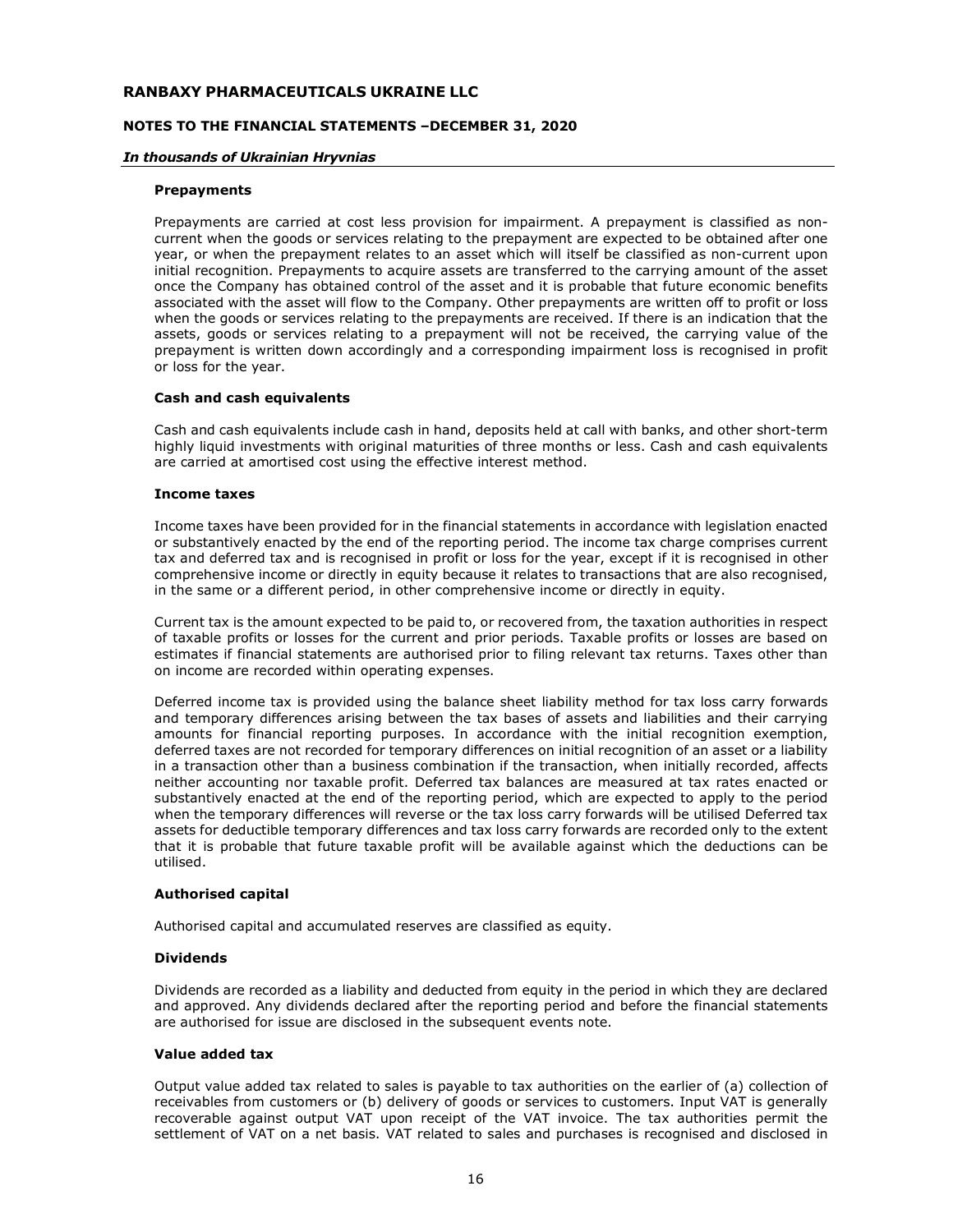# NOTES TO THE FINANCIAL STATEMENTS –DECEMBER 31, 2020

#### In thousands of Ukrainian Hryvnias

the statement of financial position on a net basis as an asset or liability. Where provision has been made for impairment of receivables, impairment loss is recorded for the gross amount of the debtor, including VAT.

#### Liabilities to participants

Liabilities to participants are accrued and deducted from equity in the period in which they are declared and approved. Liabilities to participants are carried at amortised cost using the effective interest method.

# Trade and other payables

Trade payables are accrued when the counterparty performs its obligations under the contract and are carried at amortised cost using the effective interest method.

#### Provisions for liabilities and charges

Provisions for liabilities and charges are non-financial liabilities of uncertain timing or amount. They are accrued when the Company has a present legal or constructive obligation as a result of past events, it is probable that an outflow of resources embodying economic benefits will be required to settle the obligation, and a reliable estimate of the amount of the obligation can be made.

#### Operating leases

Where the company is a lessee in a lease which does not transfer substantially all the risks and rewards incidental to ownership from the lessor to the Company, the total lease payments are charged to profit or loss for the year on a straight-line basis over the lease term according to IFRS 16. The lease term is the non-cancellable period for which the lessee has contracted to lease the asset together with any further terms for which the lessee has the option to continue to lease the asset, with or without further payment, when at the inception of the lease it is reasonably certain that the lessee will exercise the option.

Company apply recognition exemption as to instead of applying the recognition requirement of IFRS 16 described below, a lessee may elect to account for lease payment as an expense on a straight-line basis over the lease term or another systematic basis for the following two types:

- Leases with a lease term of 12 month or less and containing no purchase options
- Leases were the underling asset has a low value when new

(Note 9,15)

# Foreign currency translations

The functional currency of the Company is the currency of the primary economic environment in which the entity operates. The functional currency of the Company, is the national currency of the Ukraine hryvnia.

Monetary assets and liabilities are translated into entity's functional currency at the official exchange rate of the National Bank of the Ukraine ("NBU") at the respective end of the reporting period. The exchange rates used for translating foreign currency balances were:

|         | As at December<br>31, 2020 | As at December<br>31, 2019 |
|---------|----------------------------|----------------------------|
| EUR/UAH | 34.74                      | 26.42                      |
| USD/UAH | 28.28                      | 23.69                      |

Foreign exchange gains and losses resulting from the settlement of the transactions and from the translation of monetary assets and liabilities into entity's functional currency at year-end official exchange rates of the NBU are recognised in profit or loss as other operating income or other operating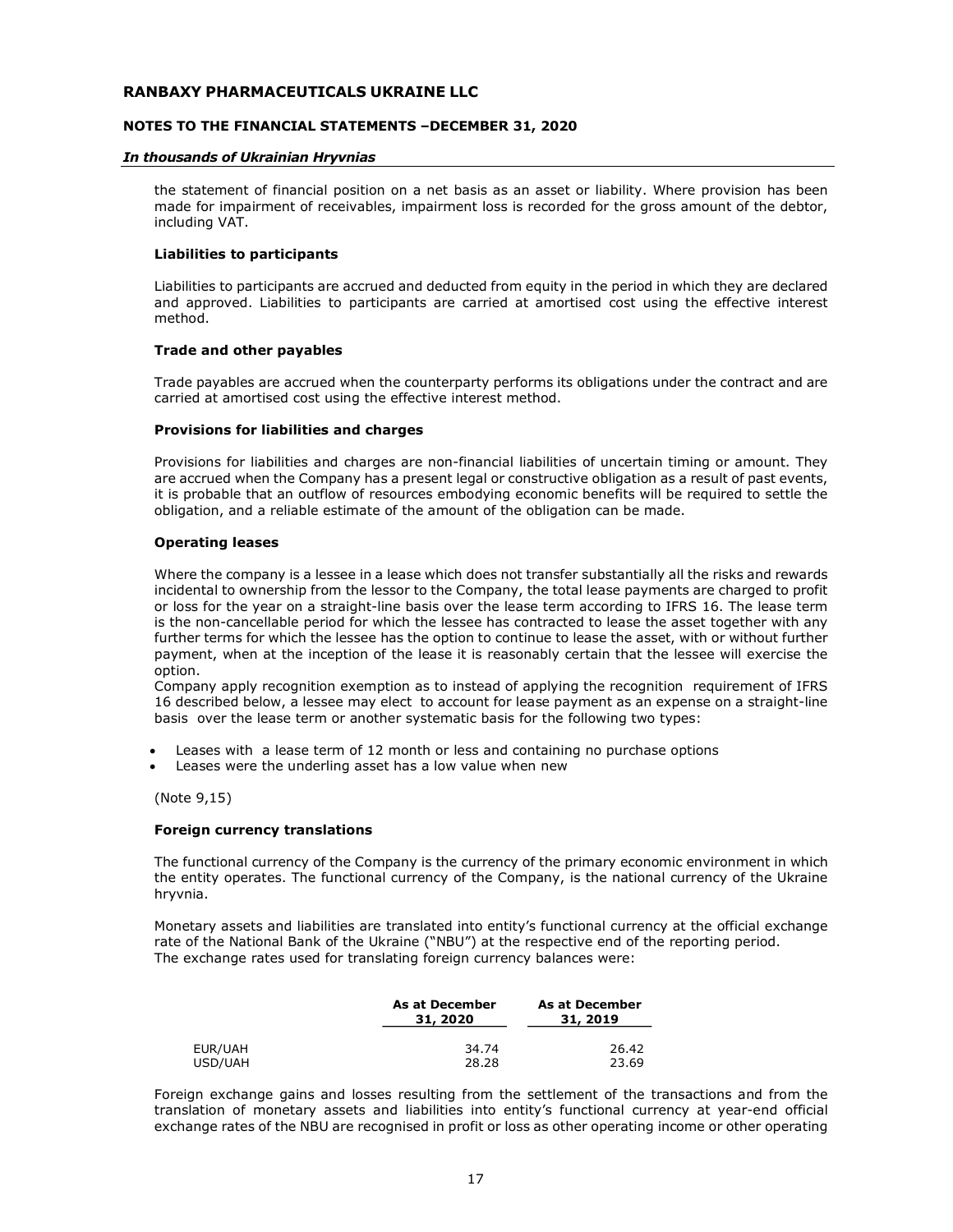# NOTES TO THE FINANCIAL STATEMENTS –DECEMBER 31, 2020

#### In thousands of Ukrainian Hryvnias

expense for transactions and balances directly related to both operating and financing activity of the Company.

#### Revenue recognition

Revenue is measured at the fair value of the consideration received or receivable, and represents amounts receivable for goods supplied, stated net of discounts, returns and value added taxes. The Company recognises revenue when the amount of revenue can be reliably measured; when it is probable that future economic benefits will flow to the entity; and when specific criteria have been met for each of the Company's activities, as described below.

#### Revenues from sales of goods

Revenues from sales of goods are recognised at the point of transfer of risks and rewards of ownership of the goods, normally when the goods are shipped. If the Company agrees to transport goods to a specified location, revenue is recognised when the goods are passed to the customer at the destination point.

# Revenues from sales of services

Revenues from sales of services are recognised in the accounting period in which the services are rendered, by reference to stage of completion of the specific transaction assessed on the basis of the actual service provided as a proportion of the total services to be provided.

#### Interest income

Interest income is recognised on a time-proportion basis using the effective interest method.

# Employee benefits

Wages, salaries, social contributions to the Ukrainian state funds, paid annual leave and sick leave, bonuses, and non-monetary benefits (such as health services) are accrued in the year in which the associated services are rendered by the employees of the Company. The Company has no legal or constructive obligation to make pension or similar benefit payments beyond the unified social tax.

# 5. CRITICAL ACCOUNTING ESTIMATES AND JUDGEMENTS IN APPLYING ACCOUNTING POLICIES

The preparation of the financial statements requires that management of the Company make judgments, estimates, and assumptions that affect the reported amounts of assets and liabilities, the disclosure of contingent assets and liabilities, and the amounts of revenues and expenses reported during the reporting period. The estimates and associated assumptions are based on historical experience and various other factors that are considered to be relevant under current circumstances. Actual results may differ from these estimates.

The estimates and underlying assumptions are reviewed on an ongoing basis. Revisions to accounting estimates are recognised in the period in which the estimate is revised if the revision affects only that period, or in the period of the revision and future periods if the revision affects both current and future periods.

# (i) Useful lives of property, plant and equipment

The estimation of the useful life of an item of property, plant and equipment is a matter of management judgment based upon experience with similar assets. In determining the useful life of an asset, management considers the expected conditions of usage, estimated technical obsolescence, physical wear, tear, and the physical environment in which the asset is operated. Changes in any of these conditions or estimates may result in adjustments for future depreciation rates. During 2019, management determined that there were no changes in useful lives of the Company's property, plant and equipment.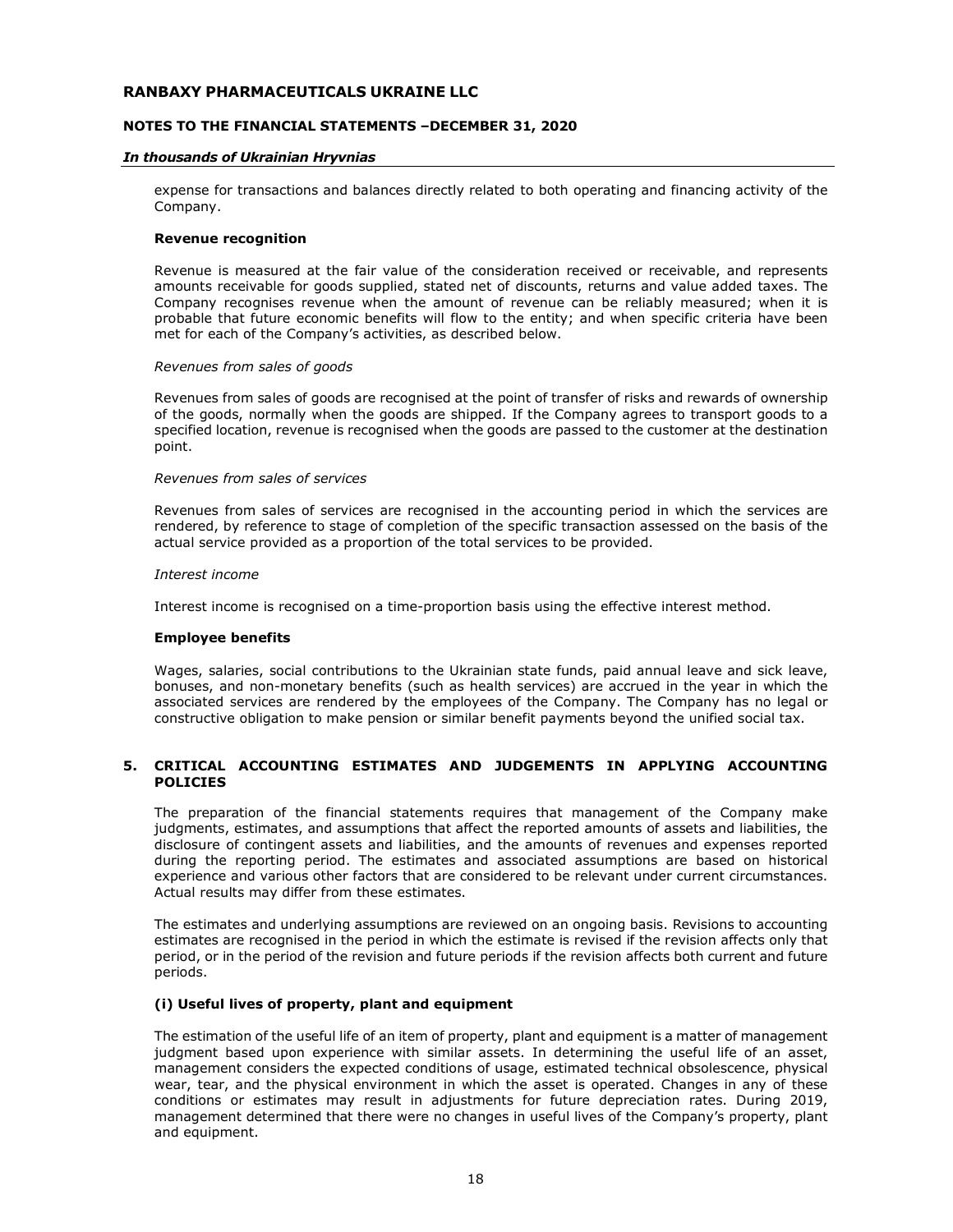#### NOTES TO THE FINANCIAL STATEMENTS –DECEMBER 31, 2020

#### In thousands of Ukrainian Hryvnias

#### (ii) Allowance for slow-moving inventories

Inventories, consisting primarily of goods for resale and raw materials, are valued at the lower of cost, determined on a weighted average-cost method, or market. Management performs periodic assessments to determine the existence of obsolete, slow moving, and non-saleable inventories, and records necessary write downs in cost of sales to reduce such inventories to net realizable value. Based upon the evaluation, provisions are made to reduce obsolete or slow-moving inventories to their estimated net realizable values. Once established, the original cost of the inventory less the related inventory write down represents the new cost basis of such products.

#### (iii) Allowance for impairment of accounts receivable

The allowance for impairment of accounts receivable is based on the Company's assessment of the collectability of accounts receivable from specific customers. If there is deterioration in a major customer's creditworthiness or actual defaults are higher than the estimates, the actual results could differ from these estimates (Note 11). Accounts receivable due from related parties are analysed for impairment assessment separately from accounts receivable from third parties.

# 6. NEW ACCOUNTING PRONOUNCEMENTS

Certain new standards and interpretations have been issued that are mandatory for the annual periods beginning on or after January 1, 2020 or later, and which the Company has not early adopted.

The Company has not applied the following new and revised IFRSs that have been issued but are not yet effective:

| New or amended standard or interpretation                                               | <b>Effective date -</b><br>for annual periods<br>beginning on or after |
|-----------------------------------------------------------------------------------------|------------------------------------------------------------------------|
| Amendments to IAS 1 and IAS 8 - Definition of Material                                  | <b>January 1, 2020</b>                                                 |
| Amendments to the Conceptual Framework for Financial Reporting                          | <b>January 1, 2020</b>                                                 |
| Amendments to IFRS 3 - Definition of a Business                                         | <b>January 1, 2020</b>                                                 |
| Amendments to IFRS 16 - Covid-19 Related Rent Concession<br>IFRS 17 Insurance Contracts | May 15, 2020<br><b>January 1, 2021</b>                                 |
| Amendments to IAS $1$ – Approach to the classification of liabilities                   | <b>January 1, 2022</b>                                                 |

#### Amendments to IAS 1 and IAS 8 – Definition of materiality

The amendments clarify the definition of material and how it should be applied by including in the definition guidance that until now has featured elsewhere in IFRS. In addition, the explanations accompanying the definition have been improved. Finally, the amendments ensure that the definition of material is consistent across all IFRS Standards. Information is material if omitting, misstating or obscuring it could reasonably be expected to influence the decisions that the primary users of general purpose financial statements make on the basis of those financial statements, which provide financial information about a specific reporting entity.

#### Amendments to the Conceptual Framework for Financial Reporting

The revised Conceptual Framework includes a new chapter on measurement; guidance on reporting financial performance; improved definitions and guidance - in particular the definition of a liability;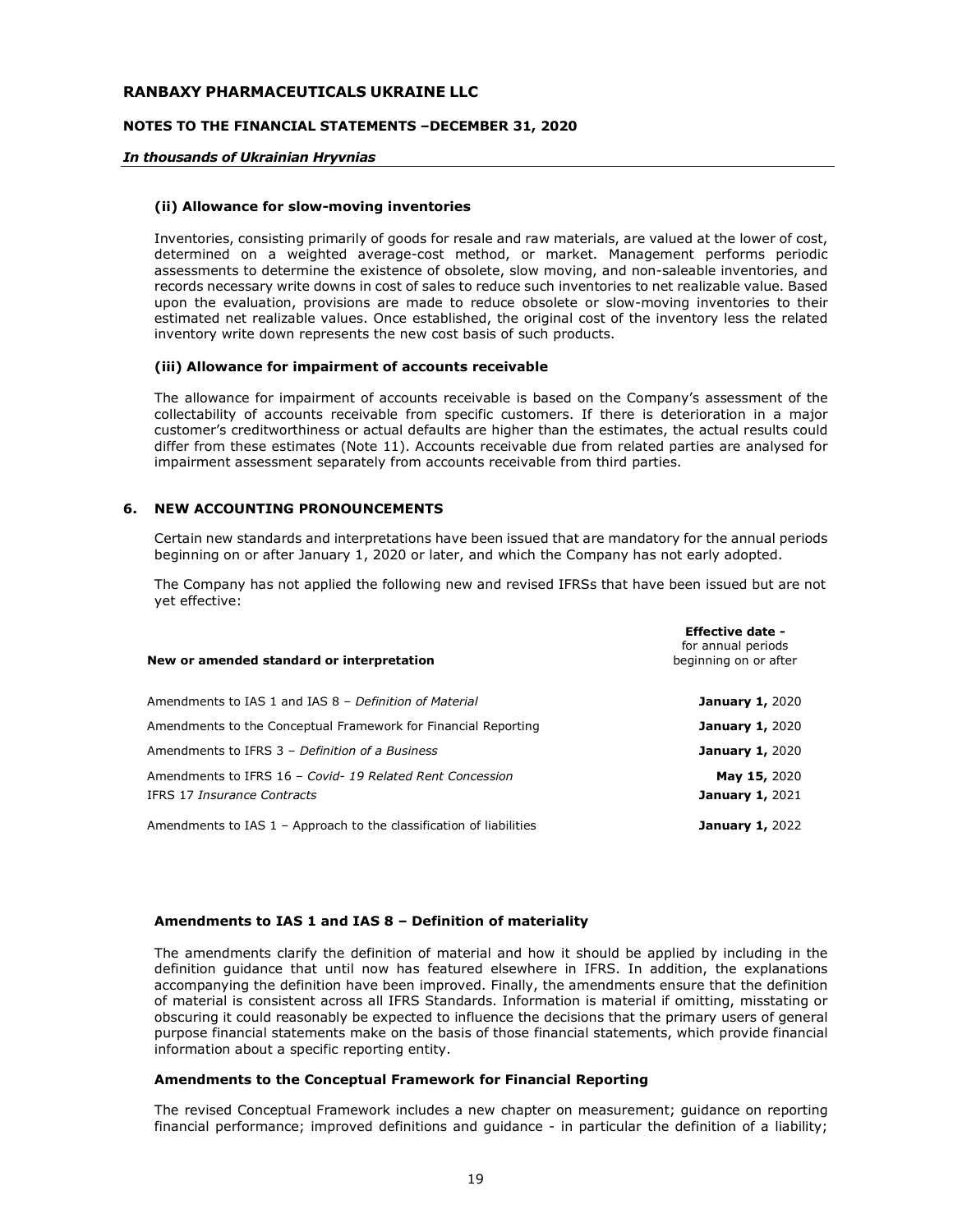# NOTES TO THE FINANCIAL STATEMENTS –DECEMBER 31, 2020

#### In thousands of Ukrainian Hryvnias

and clarifications in important areas, such as the roles of stewardship, prudence and measurement uncertainty in financial reporting.

#### Amendments to IFRS 3 – Definition of a business

The amendments revise definition of a business. A business must have inputs and a substantive process that together significantly contribute to the ability to create outputs. The new guidance provides a framework to evaluate when an input and a substantive process are present, including for early stage companies that have not generated outputs. An organised workforce should be present as a condition for classification as a business if are no outputs. The definition of the term 'outputs' is narrowed to focus on goods and services provided to customers, generating investment income and other income, and it excludes returns in the form of lower costs and other economic benefits. It is also no longer necessary to assess whether market participants are capable of replacing missing elements or integrating the acquired activities and assets. An entity can apply a 'concentration test'. The assets acquired would not represent a business if substantially all of the fair value of gross assets acquired is concentrated in a single asset (or a group of similar assets).

# Amendments to IFRS 16 – Covid- 19 Related Rent Concession

Considering the COVID-19 pandemic Amendments to IFRS 16 – Covid- 19 Related Rent Concession is the form of practical expedient which is only applicable to rent concession provided as a direct result of the pandemic/

As per amendment, all the following conditions in relation to permitting a lease to apply the practical expedient need to be met

- The rent concession provides relief to payment that overall results in the consideration for the lease contract being substantially the same or less than original consideration for the lease immediately before the concession was provided.
- The rent concession is for relief for payment that were originally due on the before 30 June 2021/ So payments included are those that are reduced or deferred on or before 30 June 2021, but any subsequent rental increases of amounts deferred can go beyond 30 June 2021.
- There are no other substantive changes to the other terms and conditions of the lease.

# IFRS 17 "Insurance Contracts"

IFRS 17 replaces IFRS 4, which has given companies dispensation to carry on accounting for insurance contracts using existing practices. As a consequence, it was difficult for investors to compare and contrast the financial performance of otherwise similar insurance companies. IFRS 17 is a single principle-based standard to account for all types of insurance contracts, including reinsurance contracts that an insurer holds. The standard requires recognition and measurement of groups of insurance contracts at: (i) a risk-adjusted present value of the future cash flows (the fulfilment cash flows) that incorporates all of the available information about the fulfilment cash flows in a way that is consistent with observable market information; plus (if this value is a liability) or minus (if this value is an asset) (ii) an amount representing the unearned profit in the group of contracts (the contractual service margin). Insurers will be recognising the profit from a group of insurance contracts over the period they provide insurance coverage, and as they are released from risk. If a group of contracts is or becomes loss-making, an entity will be recognising the loss immediately.

#### Amendments to IAS 1

The amendments take a more general approach to the classification of liabilities under IAS 1 based on contractual arrangements instead of the reporting date. If an entity calculates and has the discretion to refinance or transfer a liability for at least twelve months after the reporting period with an existing credit facility with the same lender on the same or similar terms, it classifies the liability as not current, even if otherwise agreed for a shorter period.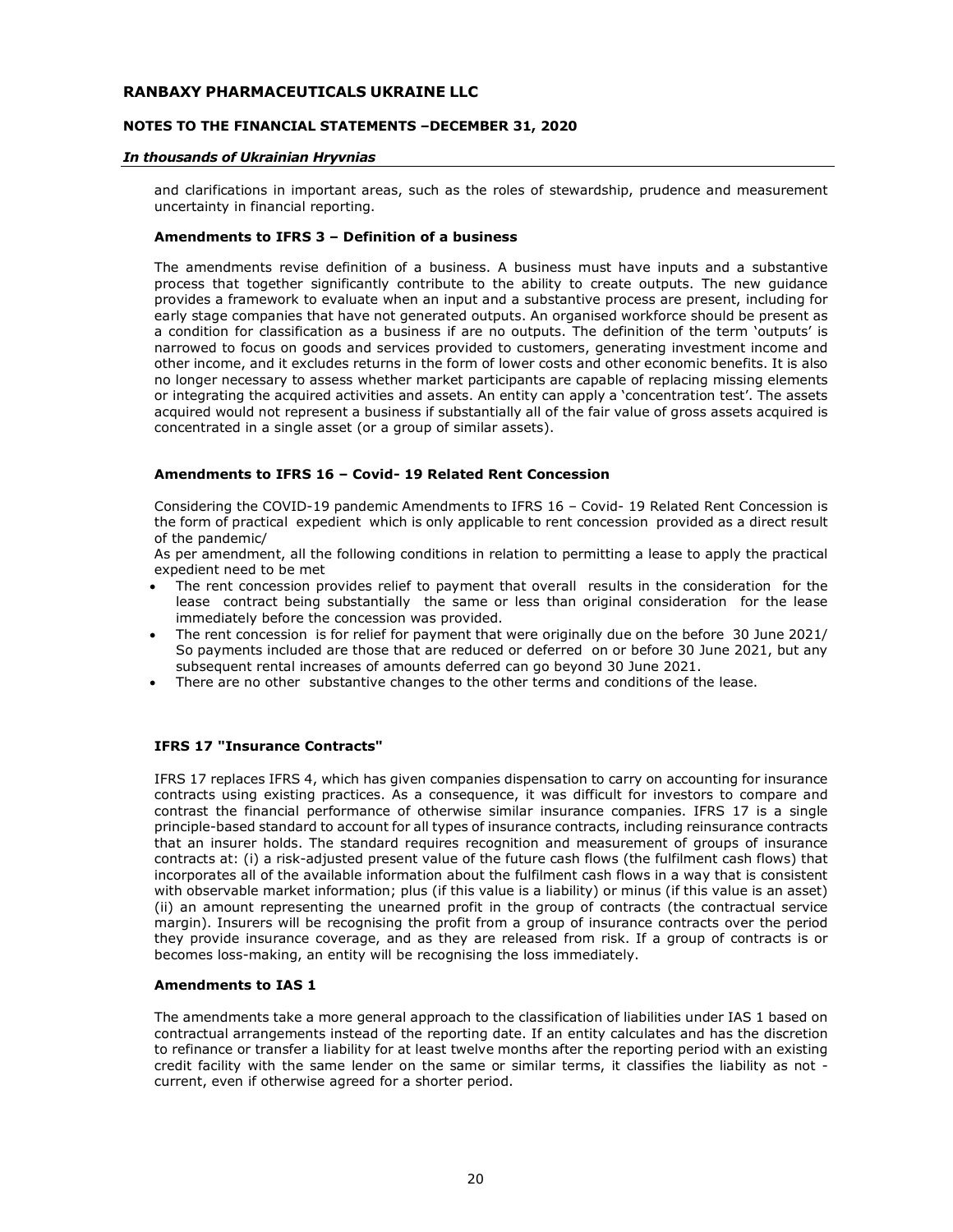#### NOTES TO THE FINANCIAL STATEMENTS –DECEMBER 31, 2020

#### In thousands of Ukrainian Hryvnias

# 7. BALANCES AND TRANSACTIONS WITH RELATED PARTIES

Parties are generally considered to be related if the parties are under common control or if one party has the ability to control the other party or can exercise significant influence or joint control over the other party in making financial and operational decisions. In considering each possible related party relationship, attention is directed to the substance of the relationship, not merely the legal form. As at December 31, 2020 and December 31, 2019, the outstanding balances with related parties (entities under common control) were as follows:

|                                                         | December 31,<br>2020 | December 31,<br>2019               |
|---------------------------------------------------------|----------------------|------------------------------------|
| Advances to related parties<br>Trade and other payables | (11, 647)            | 22,864<br>$\overline{\phantom{0}}$ |

The income and expense items with related parties (entities under common control) for the years ended December 31, 2020 and December 31, 2019 were as follows:

|                   | 2019       | 2019       |
|-------------------|------------|------------|
|                   |            |            |
| Purchase of goods | (176, 935) | (196, 716) |

#### Key management personnel compensation

Key management personnel consist of 3 top executives (2019: 3 top executive). In 2020 total compensation to key management personnel included in administrative expenses amounted to UAH 8,264 thousand (2019: UAH 10,918 thousand). Compensation to the key management personnel consists of salary and bonus payments.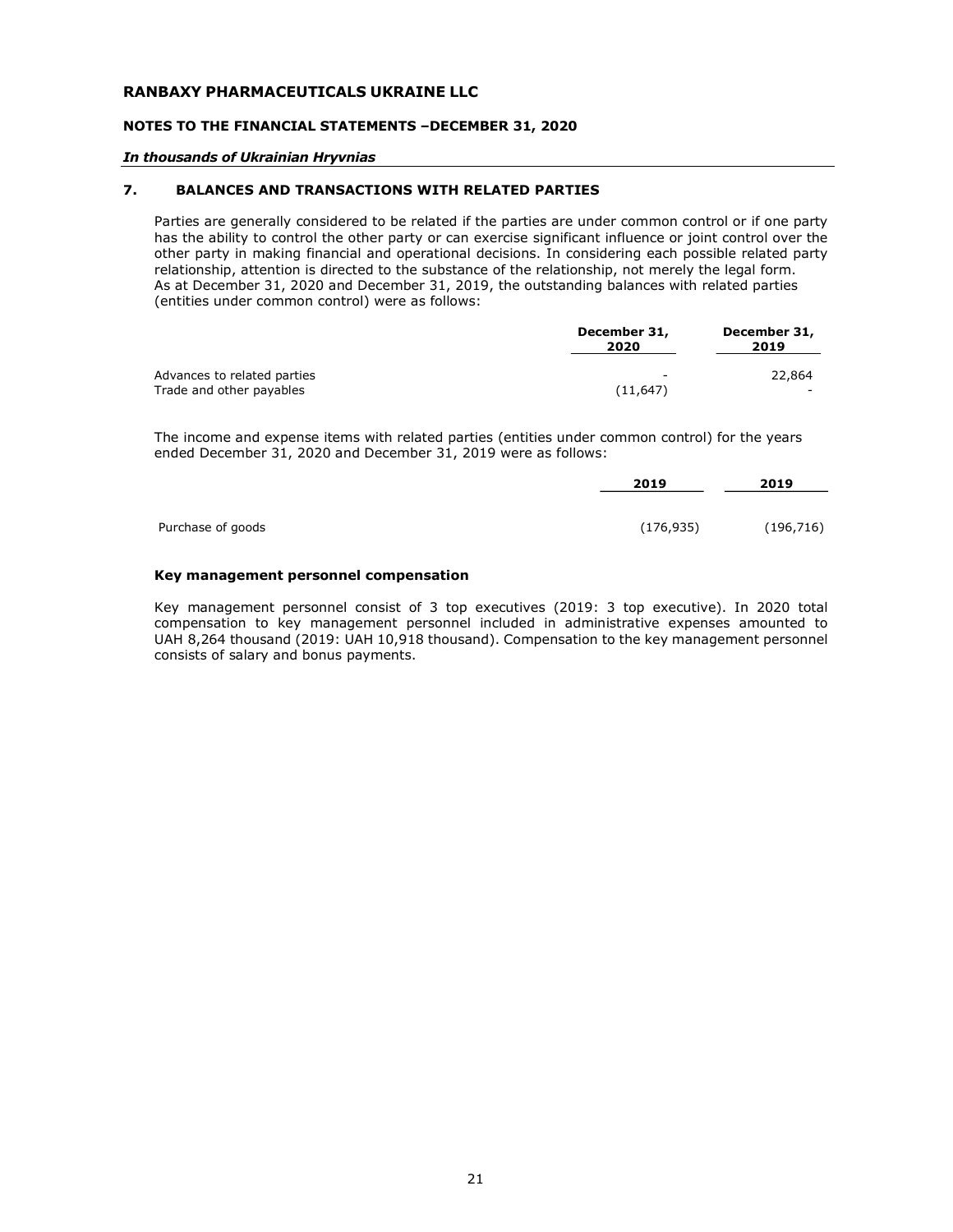# NOTES TO THE FINANCIAL STATEMENTS –DECEMBER 31, 2020

# In thousands of Ukrainian Hryvnias

# 8. INTANGIBLES, PROPERTY AND EQUIPMENT

Movements in property and equipment for the year ended December 31, 2020 were as follows:

| Cost                                                | Office equipment,<br>furniture and<br>fixture | <b>Vehicles</b> | Other<br>assets | <b>Intangible:</b> | <b>Total</b>         |
|-----------------------------------------------------|-----------------------------------------------|-----------------|-----------------|--------------------|----------------------|
| <b>Balance as at</b><br><b>December 31, 2019</b>    | 3,646                                         | 118             | 116             | 939                | 4,819                |
| Additions<br>Transfer<br>Disposals                  | 305<br>(944)                                  |                 | 9<br>(86)       | 362<br>(676)       | 676<br>44<br>(1,707) |
| <b>Balance as at</b><br>December 31,<br>2020        | 3,007                                         | 118             | 39              | 667                | 3,832                |
| Accumulated<br>depreciation                         |                                               |                 |                 |                    |                      |
| <b>Balance as at</b><br>December 31,<br>2019        | (2, 186)                                      | (82)            | (118)           | (676)              | (3,067)              |
| Depreciation charge<br>Transfer<br><b>Disposals</b> | (468)<br>(5)<br>935                           | (23)            | (9)<br>89       | (147)<br>518       | (693)<br>39<br>1542  |
| <b>Balance as at</b><br><b>December 31, 2020</b>    | (1,724)                                       | (105)           | (39)            | (305)              | (2,174)              |
| Net book value as at                                |                                               |                 |                 |                    |                      |
| <b>December 31, 2019</b>                            | 1,459                                         | 35              |                 | 263                | 1,756                |
| <b>December 31, 2020</b>                            | 1,282                                         | 13              |                 | 361                | 1,656                |

Movements in property and equipment for the year ended December 31, 2019 were as follows: Office equipment,

|                                                  | furniture and<br>fixture | <b>Vehicles</b> | <b>Other</b><br>assets | <b>Intangible:</b> | Total      |
|--------------------------------------------------|--------------------------|-----------------|------------------------|--------------------|------------|
| Cost                                             |                          |                 |                        |                    |            |
| <b>Balance as at</b><br>December 31, 2018        | 3,097                    | 118             | 73                     | 880                | 4,168      |
| Additions<br>Disposals                           | 549                      |                 | 45<br>(2)              | 60                 | 654<br>(2) |
| <b>Balance as at</b><br>December 31,<br>2019     | 3,646                    | 118             | 116                    | 939                | 4,819      |
| Accumulated<br>depreciation                      |                          |                 |                        |                    |            |
| <b>Balance as at</b><br>December 31,<br>2018     | (1,690)                  | (59)            | (73)                   | (547)              | (2,369)    |
| Depreciation charge<br><b>Disposals</b>          | (496)                    | (23)            | (45)                   | (129)              | (693)      |
| <b>Balance as at</b><br><b>December 31, 2019</b> | (2, 186)                 | (82)            | (118)                  | (676)              | (3,063)    |
| Net book value as at                             |                          |                 |                        |                    |            |
| <b>December 31, 2018</b>                         | 1,407                    | 59              |                        | 333                | 1,840      |
| <b>December 31, 2019</b>                         | 1,459                    | 35              |                        | 263                | 1,756      |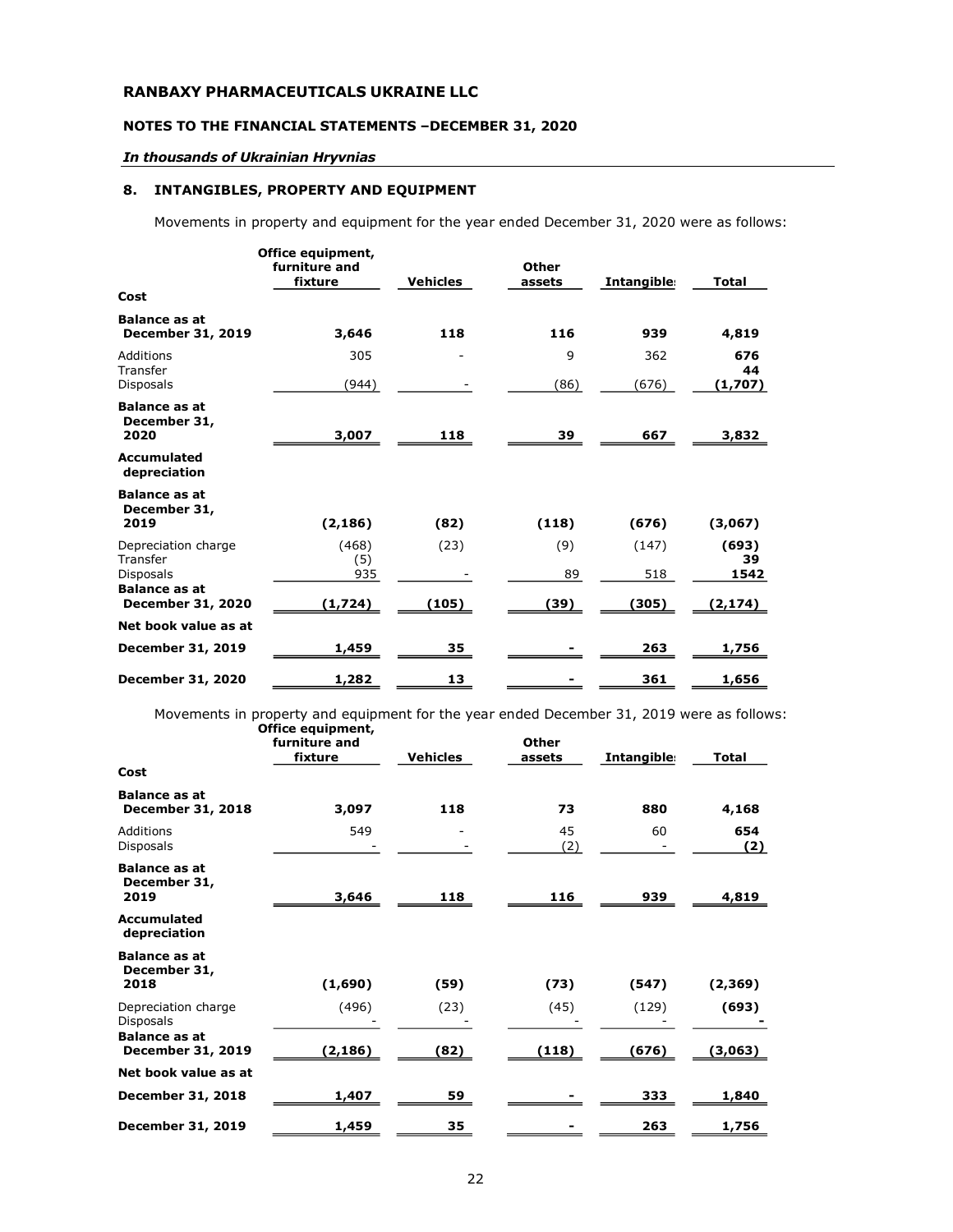# NOTES TO THE FINANCIAL STATEMENTS –DECEMBER 31, 2020

# In thousands of Ukrainian Hryvnias

# 9. LEASE ASSETS' RIGHTS OF USAGE

|                                                     | <b>Premises</b> | <b>Vehicles</b> | <b>Total</b>     |
|-----------------------------------------------------|-----------------|-----------------|------------------|
| Cost                                                |                 |                 |                  |
| Balance as at December 31, 2019                     | 10,205          | 20,648          | 30,853           |
| Additions<br>Modification<br>Covid- 19 Related Rent |                 | 4,476           | 4,476            |
| Concession Right<br>Disposals                       | (82)            | (203)           | (82)<br>(203)    |
| Balance as at December 31, 2020                     | 10,123          | 24,921          | 35,044           |
| <b>Accumulated depreciation</b>                     |                 |                 |                  |
| Balance as at December 31, 2019                     | (3,747)         | (9,778)         | (13, 525)        |
| Depreciation charge<br><b>Disposals</b>             | (3,689)         | (8,927)<br>203  | (12, 616)<br>203 |
| Balance as at December 31, 2020                     | (7,436)         | (18,502)        | (25,937)         |
| Net book value as at                                |                 |                 |                  |
| <b>December 31, 2019</b>                            | 6,458           | 10,870          | 17,328           |
| <b>December 31, 2020</b>                            | 2,687           | 6,419           | 9,107            |

|                                  | <b>Premises</b> | <b>Vehicles</b>    | <b>Total</b>       |
|----------------------------------|-----------------|--------------------|--------------------|
| Cost                             |                 |                    |                    |
| Balance as at December 31, 2018  |                 |                    |                    |
| Additions<br><b>Disposals</b>    | 10,205          | 21,661<br>(1,013)  | 31,866<br>(1,013)  |
| Balance as at December 31, 2019  | 10,205          | 20,648             | 30,853             |
| <b>Accumulated depreciation</b>  |                 |                    |                    |
| Balance as at December 31, 2018  |                 |                    |                    |
| Depreciation charge<br>Disposals | (3,747)         | (10, 791)<br>1,013 | (14, 538)<br>1,013 |
| Balance as at December 31, 2019  | (3,747)         | (9,778)            | (13, 525)          |
| Net book value as at             |                 |                    |                    |
| <b>December 31, 2018</b>         |                 |                    |                    |
| December 31, 2019                | 6,458           | 10,870             | 17,328             |

# 10. INVENTORIES

As at December 31, 2020 and 2019 inventories were as follows:

|                                      | <b>December 31, 2020</b> | December 31, 2019                  |
|--------------------------------------|--------------------------|------------------------------------|
| Goods for resale<br>Goods in transit | 74,150<br>11,565         | 44.674<br>$\overline{\phantom{a}}$ |
|                                      | 85,715                   | 44.674                             |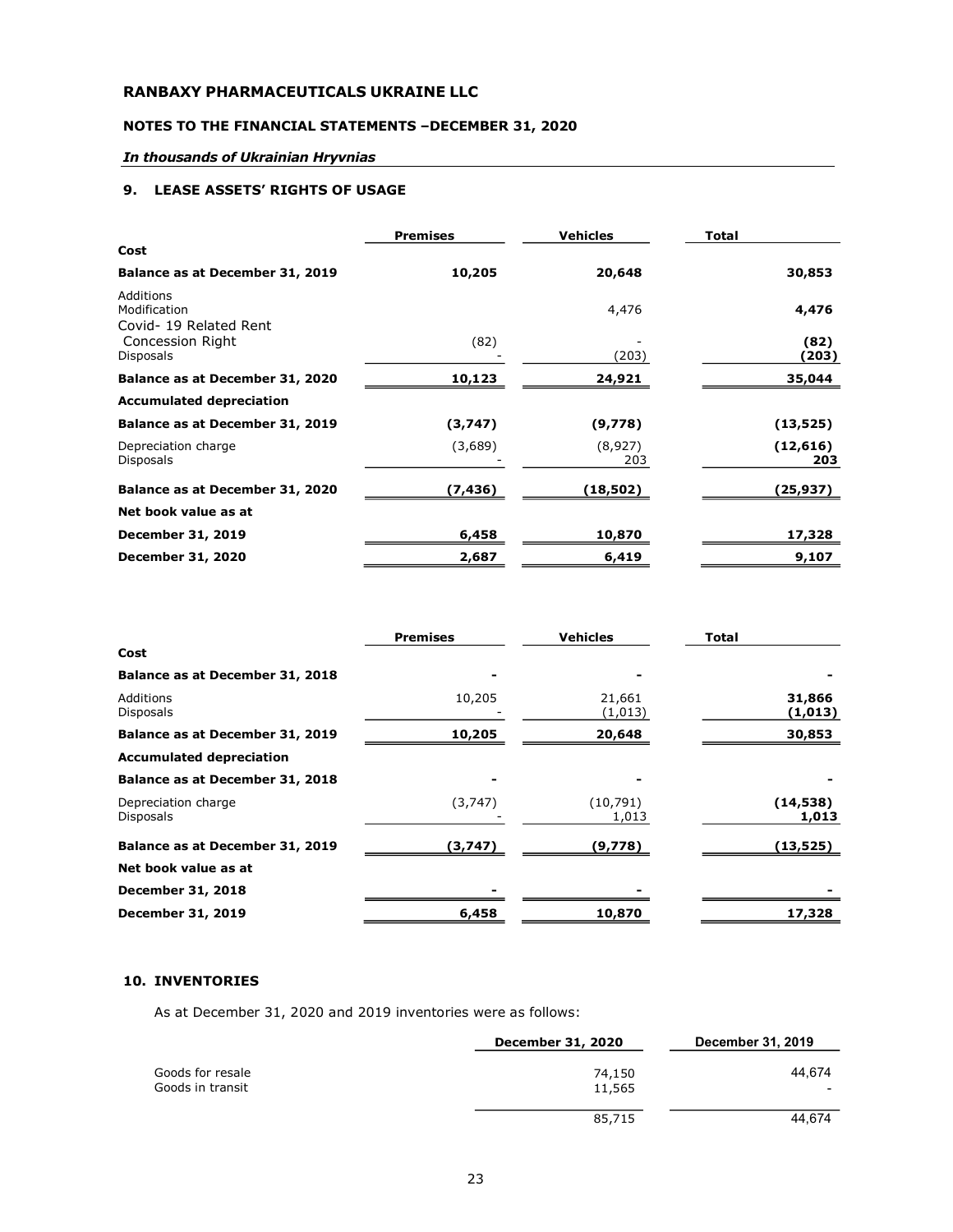#### NOTES TO THE FINANCIAL STATEMENTS –DECEMBER 31, 2020

#### In thousands of Ukrainian Hryvnias

| Asset for sales return   | 1,593  | 475    |
|--------------------------|--------|--------|
| <b>Total inventories</b> | 87,308 | 45.149 |

The cost of inventories wrote down to net realisable value during the year ended December 31, 2020 amounted to UAH null thousand (2019: UAH 3,961 thousand).

# 11. TRADE AND OTHER RECEIVABLES

As at December 31, 2020 and 2019 trade and other receivables were as follows:

|                                                                                | December 31, 2020        | December 31, 2019 |
|--------------------------------------------------------------------------------|--------------------------|-------------------|
| Trade receivables from Ukrainian counterparties<br>Advances to related parties | 51,089                   | 35,995<br>22,864  |
| Accounts receivable with budget (VAT)<br>Advances to Ukrainian counterparties  | 9,860<br>2,371           | 8,939<br>4,720    |
| Other receivables                                                              | 393                      | 3,859             |
|                                                                                | 63,713                   | 76,377            |
| Less:<br>Expected credit loses<br>Receivables impairment reserve               | (7,667)                  | (31)<br>(7,667)   |
| <b>Total trade and other receivables</b>                                       | 56,046                   | 68,679            |
| The following table represents accounts receivable by currency:                |                          |                   |
|                                                                                | <b>December 31, 2020</b> | December 31, 2019 |
| <b>UAH</b><br><b>EUR</b>                                                       | 56,046                   | 45,815<br>22,864  |
|                                                                                |                          |                   |

# Total trade and other receivables 68,679 68,679

Ageing of trade and other receivables was as follows:

|                                           | <b>December 31, 2020</b> | <b>December 31, 2019</b> |
|-------------------------------------------|--------------------------|--------------------------|
| Not overdue (impaired)                    | 48,379                   | 61,012                   |
| Overdue for less than 60 days (impaired)  |                          |                          |
| Overdue for 61-90 days (impaired)         |                          |                          |
| Overdue for 91-180 days (impaired)        |                          |                          |
| Overdue for 181-360 days (impaired)       |                          |                          |
| Overdue for more than 360 days (impaired) | 7.667                    | 7,667                    |
| Total trade and other receivables         | 56,046                   | 68,679                   |

The movement in the receivables impairment reserve for the years ended December 31, 2020 and 2019 was as follows:

|                                                                                                                     | <b>December 31, 2020</b>                             | December 31, 2019 |
|---------------------------------------------------------------------------------------------------------------------|------------------------------------------------------|-------------------|
| Balance at the beginning of the year                                                                                | 7.667                                                | 7,667             |
| Recognised in the statement of profit or loss<br>Bad debt provision paid nett<br>Amounts written-off as uncollected | $\overline{\phantom{0}}$<br>$\overline{\phantom{0}}$ | 31                |
| Balance at the end of the year                                                                                      | 7,667                                                | 7.698             |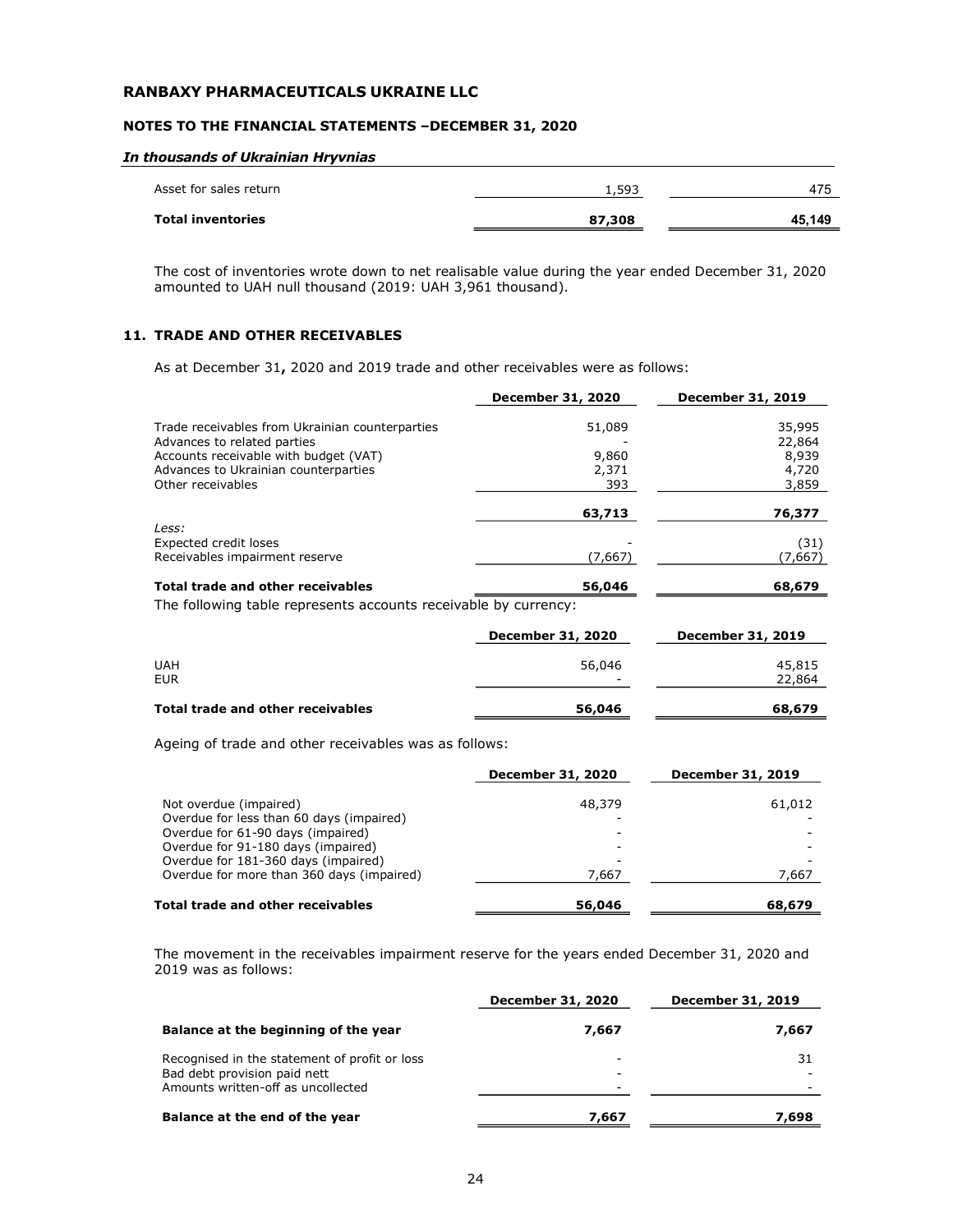#### NOTES TO THE FINANCIAL STATEMENTS –DECEMBER 31, 2020

#### In thousands of Ukrainian Hryvnias

# 12. CASH AND CASH EQUIVALENTS

As at December 31, cash and cash equivalents were as follows:

|                                                       | December 31, 2020 | <b>December 31, 2019</b> |
|-------------------------------------------------------|-------------------|--------------------------|
| Bank balances payable on demand<br>Short-term deposit | 37<br>10,200      | 4,301<br>10,700          |
| Total cash and cash equivalents                       | 10,237            | 15,001                   |

As on December 31, 2020, there were no cash and cash equivalents 0 thousand were denominated in EUR (December 31, 2019: UAH 0 thousand), UAH 0 thousand were denominated in USD (December 31, 2019: UAH 0 thousand).

Short term deposit in Credit Agricole Bank are made for varying periods of between one day to three months, depending on the immediate cash requirements of the Company, and earned interest in amount UAH 541 thousand for 2020 at the respective short-term deposits rates – 2.5% (2019: UAH 1,487 thousand, deposits rates – 6% )

#### 13. AUTHORISED CAPITAL

Dividends were not declared and paid during the year. There were no movements in authorised capital during the year.

# 14. RETAINED EARNINGS

There were corrections in amount of 775 TUAH as follows:

221 TUAH – corporate income tax related to financial year ended on 31th of December 2019 based on transfer price correction. 418 TUAH – found mistake related to financial years ended before 31th of December 2018. 130 TUAH – VAT inventory 2014 6 TUAH – other

# 15. PROVISIONS FOR LIABILITIES AND CHARGES

Movements in other provisions for liabilities and charges were as follows:

|                                                                                            | <b>Provision</b><br>for leave<br>encashment | <b>Incentives</b><br>оf<br>personnel | <b>Provision</b><br>for<br>unvoiced<br>expenditu<br>res | <b>Ensuring</b><br>when<br>returning<br>goods<br>and<br>write<br>offs | <b>Total</b>                  |
|--------------------------------------------------------------------------------------------|---------------------------------------------|--------------------------------------|---------------------------------------------------------|-----------------------------------------------------------------------|-------------------------------|
| <b>Other Provisions for Liabilities and</b><br><b>Charges (current)</b>                    |                                             |                                      |                                                         |                                                                       |                               |
| Carrying amount at January 1, 2019                                                         | 2,293                                       | 3,886                                | 4,959                                                   | 173                                                                   | 11,311                        |
| Additions charged to profit or loss<br>Unused amounts reversed<br>Utilisation of provision | 4,286<br>(3,985)                            | 4,383<br>(461)<br>(3,425)            | 9,199<br>(1, 431)<br>(3,528)                            | 950<br>(173)                                                          | 18,818<br>(2,065)<br>(10,938) |
| Carrying amount at December 31,<br>2019                                                    | 2,594                                       | 4,383                                | 9,199                                                   | 950                                                                   | 17,126                        |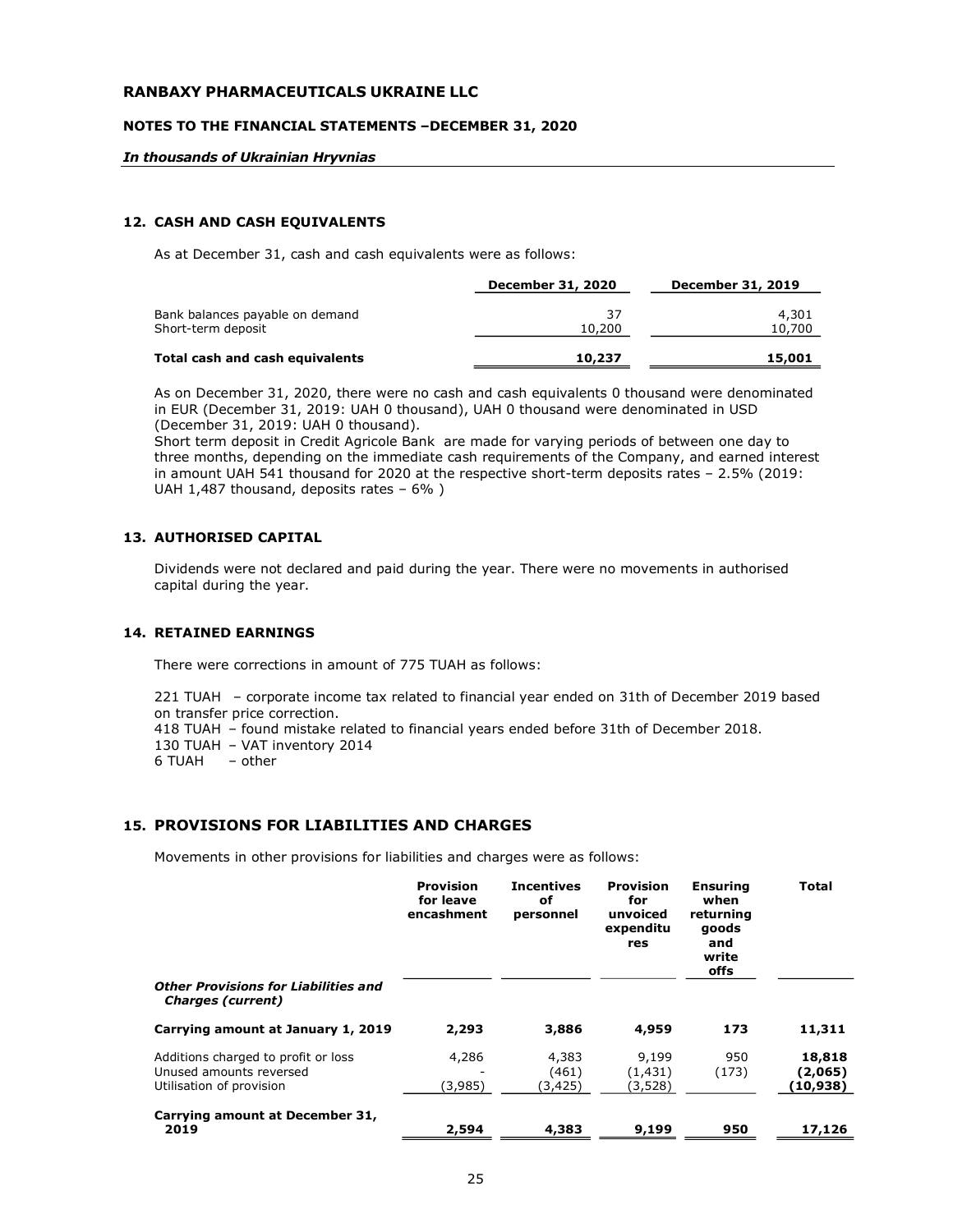#### NOTES TO THE FINANCIAL STATEMENTS –DECEMBER 31, 2020

#### In thousands of Ukrainian Hryvnias

| Carrying amount at January 1, 2020                                                         | 2,594            | 4,383                        | 9,199                      | 950            | 17,126                        |
|--------------------------------------------------------------------------------------------|------------------|------------------------------|----------------------------|----------------|-------------------------------|
| Additions charged to profit or loss<br>Unused amounts reversed<br>Utilisation of provision | 3,528<br>(2,384) | 3,378<br>(3, 122)<br>(2,134) | 6,314<br>(933)<br>(8, 266) | 3,185<br>(950) | 16,405<br>(5,005)<br>(12,784) |
| Carrying amount at December 31,<br>2020                                                    | 3,738            | 2,505                        | 6,314                      | 3,185          | 15,742                        |

# 16. LEASE LIABILITIES

As at December 31, 2020 lease liabilities non-current were presented in UAH in amount UAH 1,080 thousand (December 31, 2019: UAH 3,561 thousand), current debt on lease liabilities were presented in UAH in amount UAH 9,094 thousand (December 31, 2019: UAH 13,335 thousand).

Management believes that future minimum lease payments amounted as follows

#### Assets taken under lease- Minimum Leased Payments

|                            | <b>December 31, 2020</b>                             | <b>December 31, 2019</b> |
|----------------------------|------------------------------------------------------|--------------------------|
| Year 1<br>Year 2<br>Year 3 | 11,614<br>432<br>647                                 | 15,142<br>6,256<br>1,032 |
|                            | $\overline{\phantom{a}}$<br>$\overline{\phantom{0}}$ | $\overline{\phantom{a}}$ |
|                            | 12,694                                               | 22,430                   |

# Assets taken under lease-Present Value Minimum Leased Payments

|        | <b>December 31, 2020</b> | <b>December 31, 2019</b> |
|--------|--------------------------|--------------------------|
| Year 1 | 9,094                    | 13,335                   |
| Year 2 | 394                      | 3,254                    |
| Year 3 | 685                      | 307                      |
|        | -                        |                          |
|        | $\overline{\phantom{0}}$ | $\overline{\phantom{0}}$ |
|        | 10,173                   | 16,896                   |

Lease agreements related to property leases and vehicles leases and expires on 2021 and 2021-2023 respectively.

## 17. TRADE AND OTHER PAYABLES

As at December 31, 2020 and 2020 trade and other payables were as follows:

|                         | December 31, 2020        | <b>December 31, 2019</b> |  |
|-------------------------|--------------------------|--------------------------|--|
|                         |                          |                          |  |
| Trade payables          | 12,535                   | 850                      |  |
| Advances from customers | $\overline{\phantom{0}}$ | 135                      |  |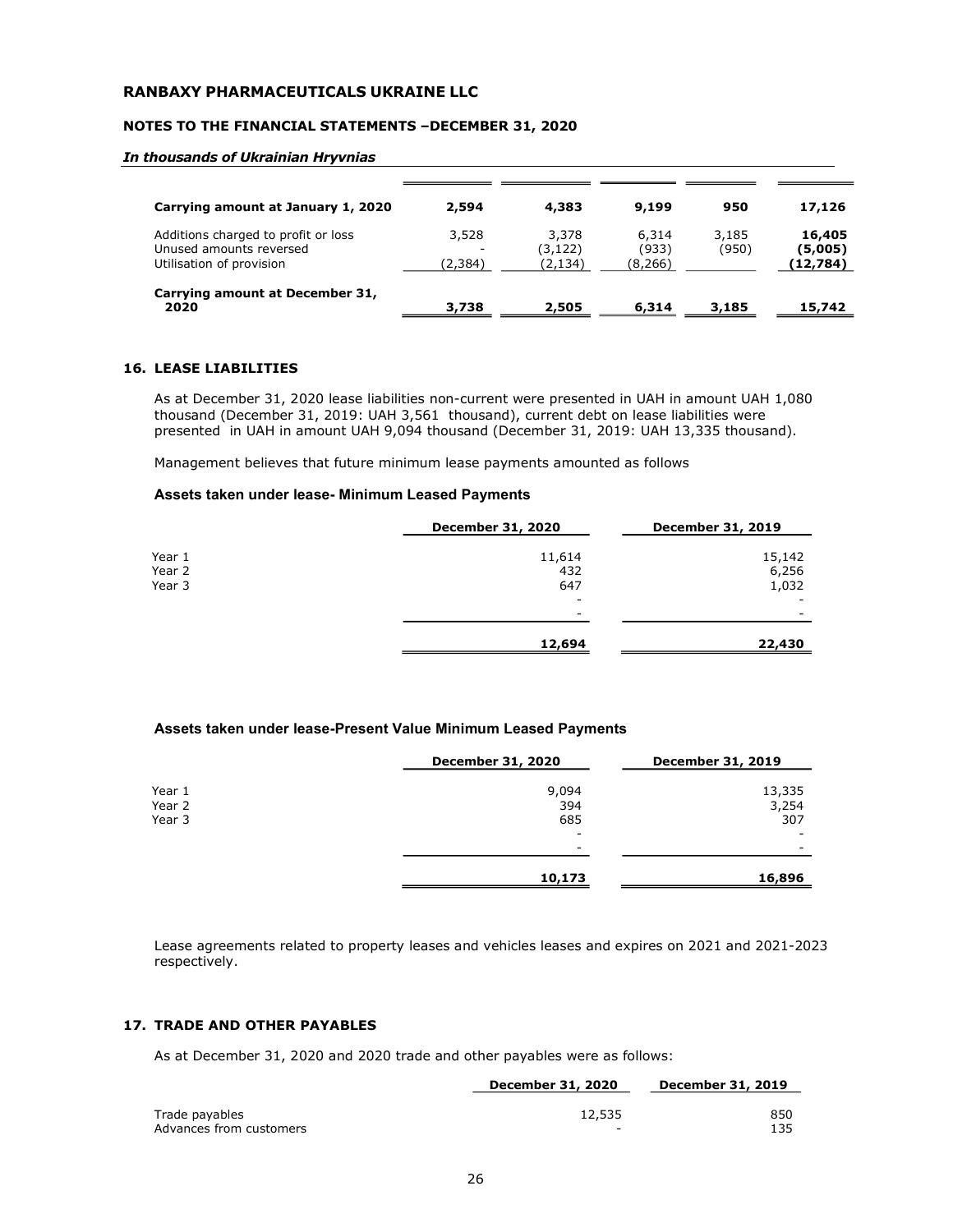## NOTES TO THE FINANCIAL STATEMENTS –DECEMBER 31, 2020

#### In thousands of Ukrainian Hryvnias

| Total trade and other payables | 12,611                   | 6,757 |
|--------------------------------|--------------------------|-------|
| Other                          | 76                       |       |
| VAT settlement                 | $\overline{\phantom{a}}$ | 5,765 |

The following table represents trade and other accounts payable by currency:

|                                | <b>December 31, 2020</b> | <b>December 31, 2019</b> |  |
|--------------------------------|--------------------------|--------------------------|--|
| <b>EUR</b>                     | -                        |                          |  |
| <b>USD</b>                     | 11647                    |                          |  |
| <b>UAH</b>                     | 964                      | 6,757                    |  |
| Total trade and other payables | 12,611                   | 6,757                    |  |

As at December 31, 2020 the Company had outstanding balance of trade payables due to related party presented at amortized cost.

# 18. REVENUE

Revenue for the years ended December 31, 2020 and 2019 was as follows:

|                                             | 2020    | 2019    |
|---------------------------------------------|---------|---------|
| Proceeds from sales of medicines in Ukraine | 344,282 | 371,144 |
| Total revenue                               | 344,282 | 371,144 |

# 19. COST OF SALES

The cost of sales for the years ended December 31, 2019 and 2018 was as follows:

|                                               | 2020    | 2019    |
|-----------------------------------------------|---------|---------|
| Cost of goods purchased from Sun Pharma Group | 176,935 | 196,716 |
| <b>Total cost of sales</b>                    | 176,935 | 196,716 |

#### 20. OTHER OPERATING INCOME

Other operating income for the years ended December 31, 2020 and 2019 were as follows:

|                                    | 2020   | 2019  |
|------------------------------------|--------|-------|
| Free of charge received            | 10,065 |       |
| Provision unused amounts released  | 4,302  |       |
| Short-term bank deposits' interest | 541    | 1,487 |
| Insurance compensation             | 238    | 221   |
| Gain on Sale of Fixed Assets       | 83     |       |
| Other                              |        | 114   |
| <b>Total</b>                       | 15,236 | 1,822 |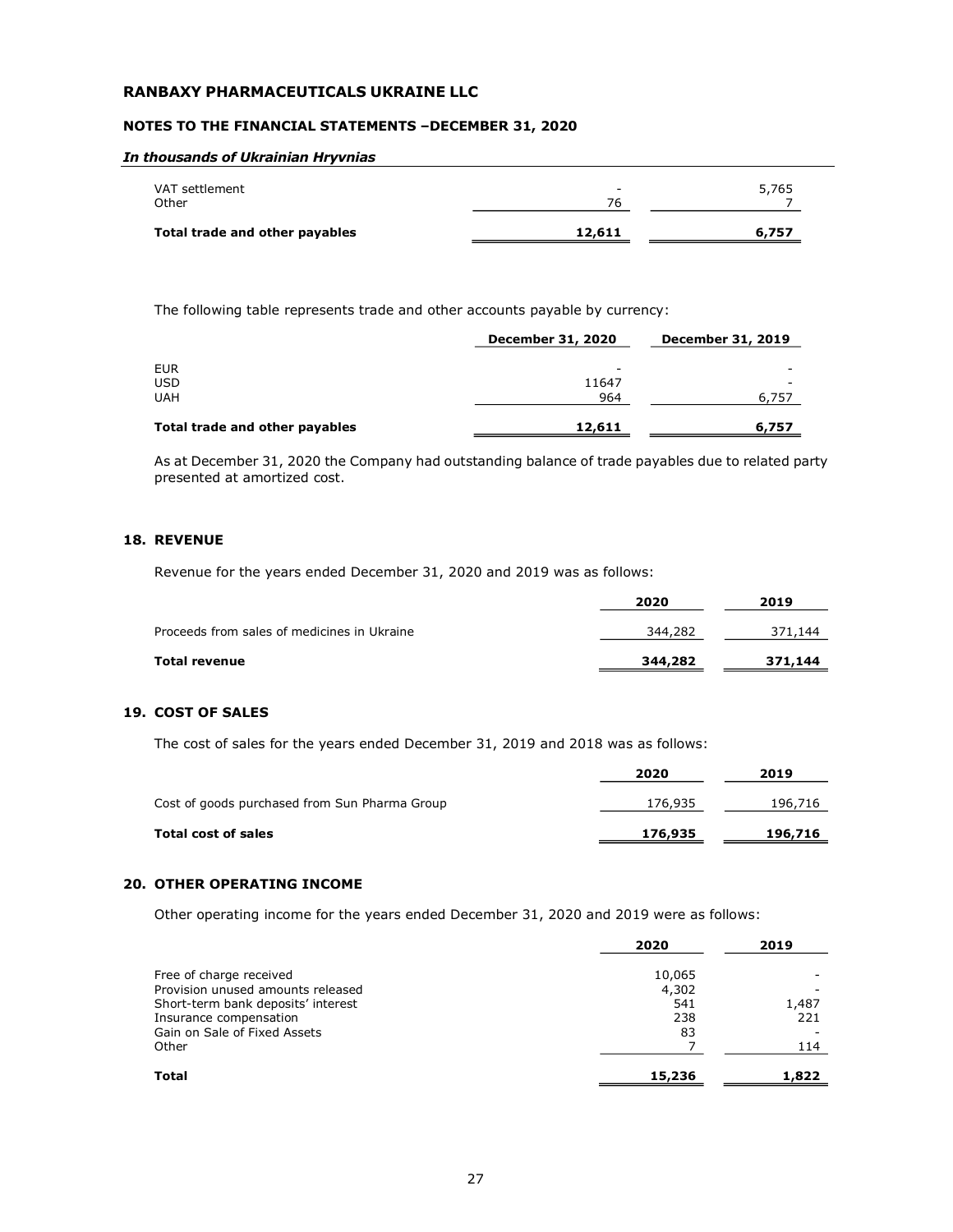# NOTES TO THE FINANCIAL STATEMENTS –DECEMBER 31, 2020

#### In thousands of Ukrainian Hryvnias

#### 21. OPERATING EXPENSES AND OTHER EXPENSES BY NATURE

Distribution costs for the years ended December 31, 2020 and 2019 were as follows:

|                                                                    | 2020                  | 2019                  |
|--------------------------------------------------------------------|-----------------------|-----------------------|
| Payroll and social contribution<br>Advertising and marketing costs | (62, 618)<br>(58,027) | (63, 883)<br>(49,629) |
| Depreciation of lease assets rights                                | (12, 413)             | (13, 525)             |
| Maintenance of buildings and office expenses                       | (7, 561)              | (8,400)               |
| Revaluation of goods and write offs                                | (4,760)               | (4, 343)              |
| Maintenance of cars                                                | (3,480)               | (6, 891)              |
| Other taxes                                                        | (1,285)               | (2,251)               |
| Consulting and audit services                                      | (1,202)               | (508)                 |
| Employee insurance                                                 | (830)                 | (837)                 |
| Travel expenses                                                    | (677)                 | (1,710)               |
| Amortisation and depreciation                                      | (650)                 | (670)                 |
| Communication expenses                                             | (439)                 | (509)                 |
| Bank charges                                                       | (287)                 | (361)                 |
| Transport costs                                                    | (283)                 | (306)                 |
| Short term rent                                                    | (70)                  |                       |
| Quality control                                                    | (27)                  | (42)                  |
| Other                                                              | (72)                  | (1,341)               |
| <b>Total</b>                                                       | (154,681)             | (155,206)             |
|                                                                    |                       |                       |
| Classified as:                                                     |                       |                       |
| - Distribution costs                                               | (124, 342)            | (122, 233)            |
| - General and administrative expenses                              | (23, 455)             | (24, 909)             |
| - Other operating expenses                                         | (5,921)               | (7, 196)              |
| - Other expenses                                                   | (963)                 | (868)                 |

# 22. INCOME TAXES

#### (a) Components of income tax expense

Components of income tax expense for the years ended December 31, 2019 and 2018 were as follows:

|                                 | 2020           | 2019            |
|---------------------------------|----------------|-----------------|
| Current tax<br>Deferred tax     | (3,658)<br>-42 | (5, 541)<br>955 |
| Income tax expense for the year | (3,616)        | (4,587)         |

# (b) Reconciliation between the tax expense and profit or loss multiplied by applicable tax rate

Reconciliation between profit before tax multiplied by the statutory tax rate and the tax expense for the years ended December 31, 2020 and 2019 was as follows:

|                                                 | 2020    | 2019    |
|-------------------------------------------------|---------|---------|
| Profit/(loss) before tax                        | 20,315  | 25,185  |
| Theoretical tax charge at statutory rate of 18% | (3,657) | (4,533) |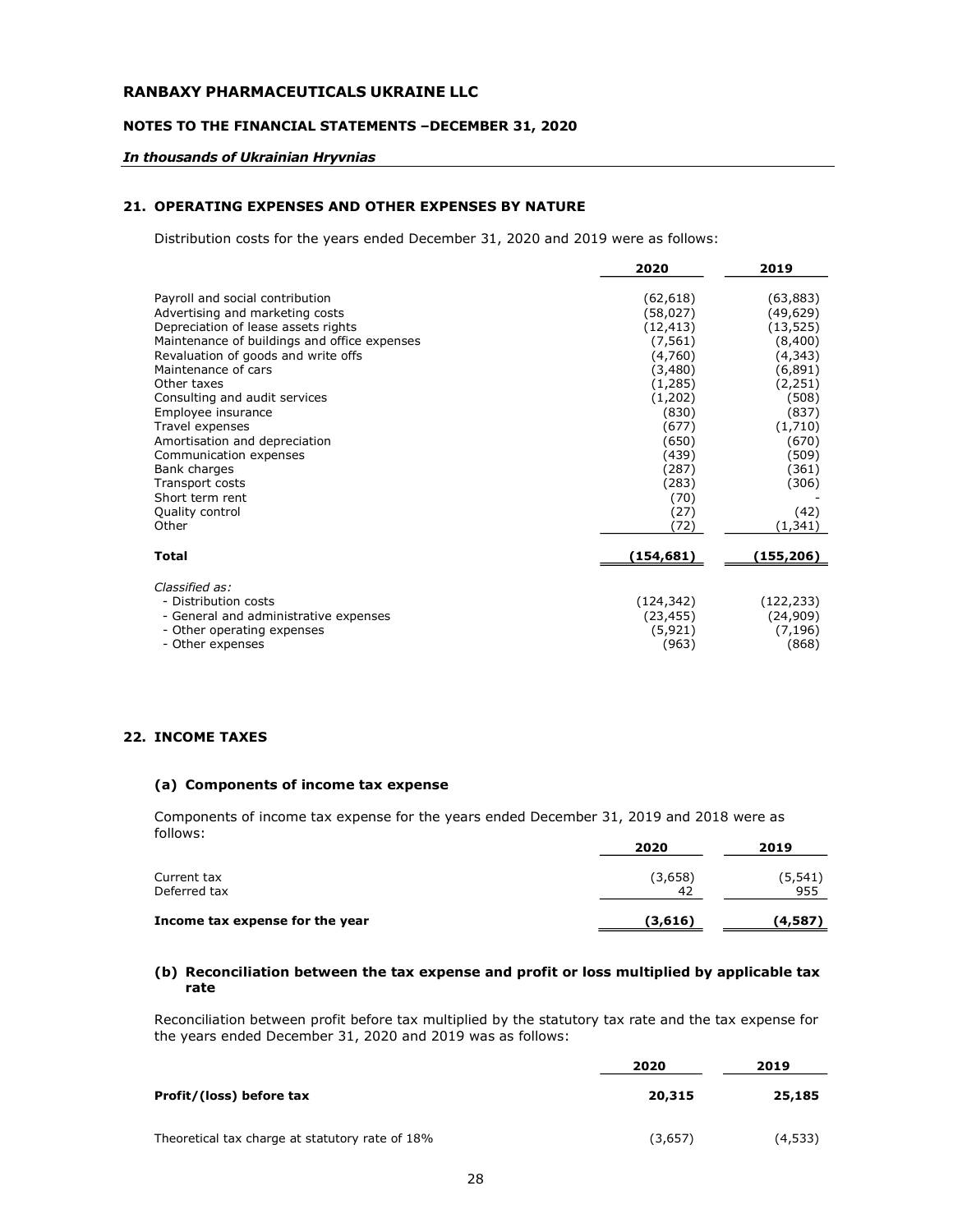#### NOTES TO THE FINANCIAL STATEMENTS –DECEMBER 31, 2020

#### In thousands of Ukrainian Hryvnias

| Income tax expense/(credit) for the year                                      | (3,616)   | (4,587)     |
|-------------------------------------------------------------------------------|-----------|-------------|
| (Recognized)/unrecognized deferred tax<br>Tax effect of permanent differences | 42<br>70) | 955<br>〔53〕 |
| Tax charge at statutory rate of 18%                                           | (3,629)   | (5, 541)    |

# (c) Deferred taxes analysed by type of temporary difference

Differences between IFRS and statutory taxation regulations in Ukraine give rise to temporary differences between the carrying amount of assets and liabilities for financial reporting purposes and their tax bases. The tax effect of the movements in these temporary differences is detailed below and is recorded at the rate of 18%.

|                                                                                                                                                                                                                                            | January 1,<br>2020                     | Charged/<br>(credited) to<br>profit or loss | December 31,<br>2020         |
|--------------------------------------------------------------------------------------------------------------------------------------------------------------------------------------------------------------------------------------------|----------------------------------------|---------------------------------------------|------------------------------|
| Tax effect of deductible/(taxable) temporary<br>(differences and tax loss carry forwards)                                                                                                                                                  |                                        |                                             |                              |
| Account receivables impairment reserve<br>Accounts payable tax deductible in different period<br>Fair valuation of Inventories<br>Expected credit loses<br>Impairment of sales return write offs<br>Provisions for liabilities and charges | 1,380<br>566<br>75<br>6<br>86<br>1,176 | (461)<br>340<br>(6)<br>(86)<br>142          | 1,387<br>105<br>415<br>1,318 |
| Net deferred tax asset/(liability)                                                                                                                                                                                                         | 3,288                                  | (63)                                        | 3,225                        |
| Recognised deferred tax asset<br>Recognised deferred tax liability                                                                                                                                                                         | 3,288                                  | (63)                                        | 3,225                        |
| Net deferred tax asset/(liability)                                                                                                                                                                                                         | 3,288                                  | (63)                                        | 3,225                        |

Management estimates that deferred tax assets of UAH 3,225 thousand (2019: UAH 3,288 thousand) are recoverable after less than twelve months after the end of the reporting period.

The tax effect of the movements in the temporary differences for the year ended December 31, 2019 are:

|                                                                                           | January 1,<br>2019 | Charged/<br>(credited) to<br>profit or loss | December 31,<br>2019 |
|-------------------------------------------------------------------------------------------|--------------------|---------------------------------------------|----------------------|
| Tax effect of deductible/(taxable) temporary<br>(differences and tax loss carry forwards) |                    |                                             |                      |
| Account receivables impairment reserve                                                    | 1,380              |                                             | 1,380                |
| Accounts payable tax deductible in different period                                       | 105                | 461                                         | 566                  |
| Fair valuation of Inventories                                                             | 29                 | 47                                          | 75                   |
| Expected credit loses                                                                     |                    | 6                                           | 6                    |
| Impairment of sales return write offs                                                     |                    | 86                                          | 86                   |
| Provisions for liabilities and charges                                                    | 819                | 357                                         | 1.176                |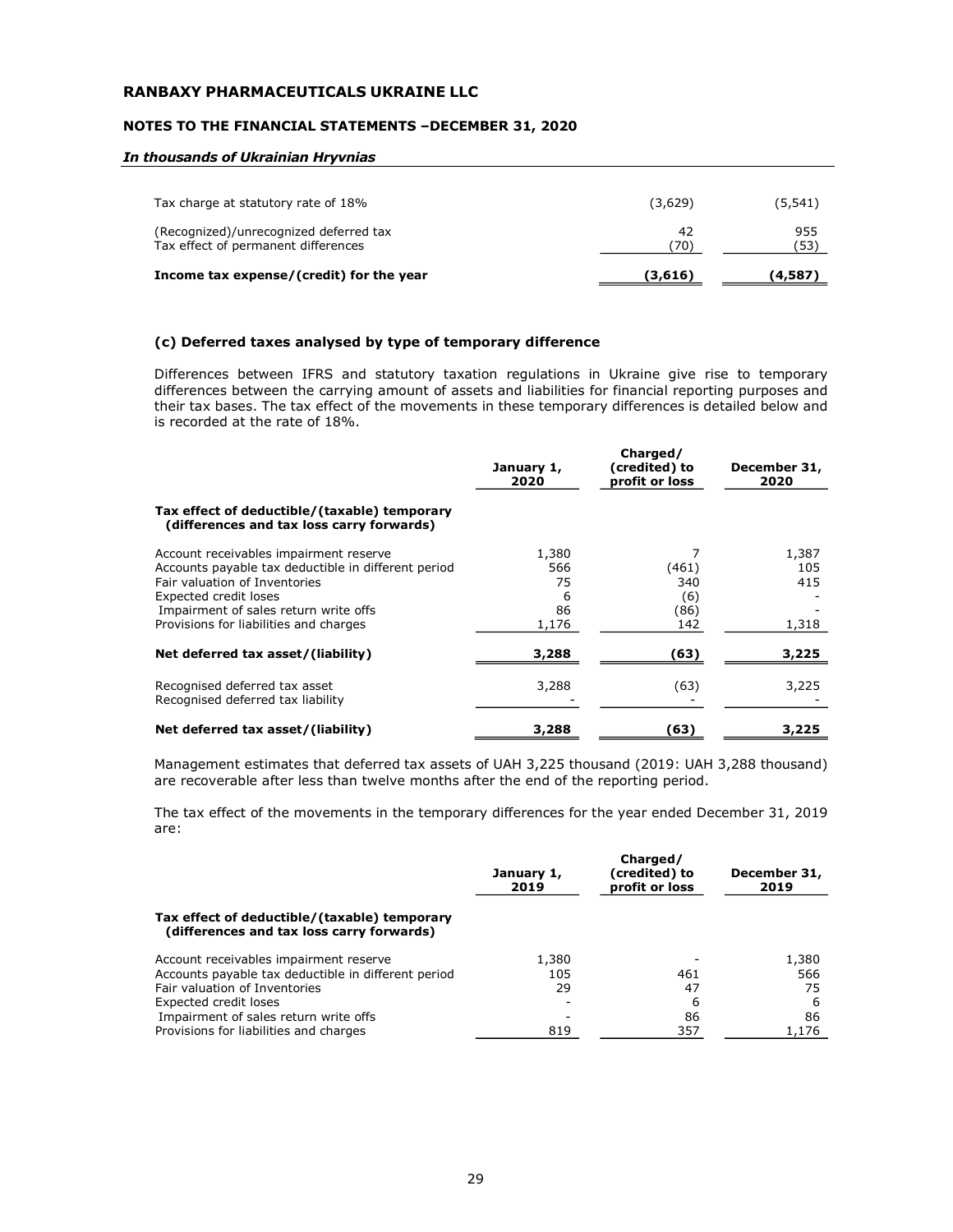#### NOTES TO THE FINANCIAL STATEMENTS –DECEMBER 31, 2020

#### In thousands of Ukrainian Hryvnias

| Net deferred tax asset/(liability)                                 | 2,332                             | 955 | 3,288 |
|--------------------------------------------------------------------|-----------------------------------|-----|-------|
| Recognised deferred tax asset<br>Recognised deferred tax liability | 2,332<br>$\overline{\phantom{a}}$ | 955 | 3,288 |
| Net deferred tax asset/(liability)                                 | 2,332                             | 955 | 3,288 |

# 23. CONTINGENCIES AND COMMITMENTS

#### Legal proceedings

From time to time and in the normal course of business claims against the Company may be received. On the basis of its own estimates and both internal and external professional advice management is of the opinion that no material losses will be incurred in respect of claims in excess of provisions that have been made in these financial statements.

#### Tax legislation

Ukrainian tax and customs legislation is subject to varying interpretations and changes, which can occur frequently. Management's interpretation of such legislation as applied to the transactions and activities of the Company may be challenged by the relevant authorities. Recent events within Ukraine suggest that the tax authorities may be taking a more assertive position in their interpretation of the legislation and it is possible that transactions and activities that have not been challenged in the past may be challenged. As a result, significant additional taxes, penalties and interest may be assessed. Fiscal periods remain open to review by the authorities in respect of taxes for three calendar years preceding the year of review (for arm length operations under the transfer pricing rules - seven years). Under certain circumstances reviews may cover longer periods.

Given that implementation of the new transfer pricing rules in Ukraine are not yet well developed, the impact of any challenge of the Company's transfer prices cannot be reliably estimated; however, it may eventually be significant to the financial position and/or the overall operations of the Company depending on how the local tax authorities implement the final rules.

Management believes that its pricing policy is arm's length and it has implemented internal controls to be in compliance with the new transfer pricing legislation.

The Company has an unresolved case of illegal write-off of funds from the special account in the system of electronic reimbursement of VAT for the total amount of UAH 7,667 thousand.

Management believes that as at the reporting dates its interpretation of and compliance with relevant tax legislation is appropriate and the Company companies' tax positions will be sustained.

# 24. FINANCIAL RISK MANAGEMENT

The risk management function within the Company is carried out in respect of financial risks, operational risks and legal risks. Financial risk comprises market risk (including currency risk and other price risk), credit risk and liquidity risk. The primary objectives of the financial risk management function are to establish risk limits, and then ensure that exposure to risks stays within these limits. The operational and legal risk management functions are intended to ensure proper functioning of internal policies and procedures, in order to minimise operational and legal risks.

#### Credit risk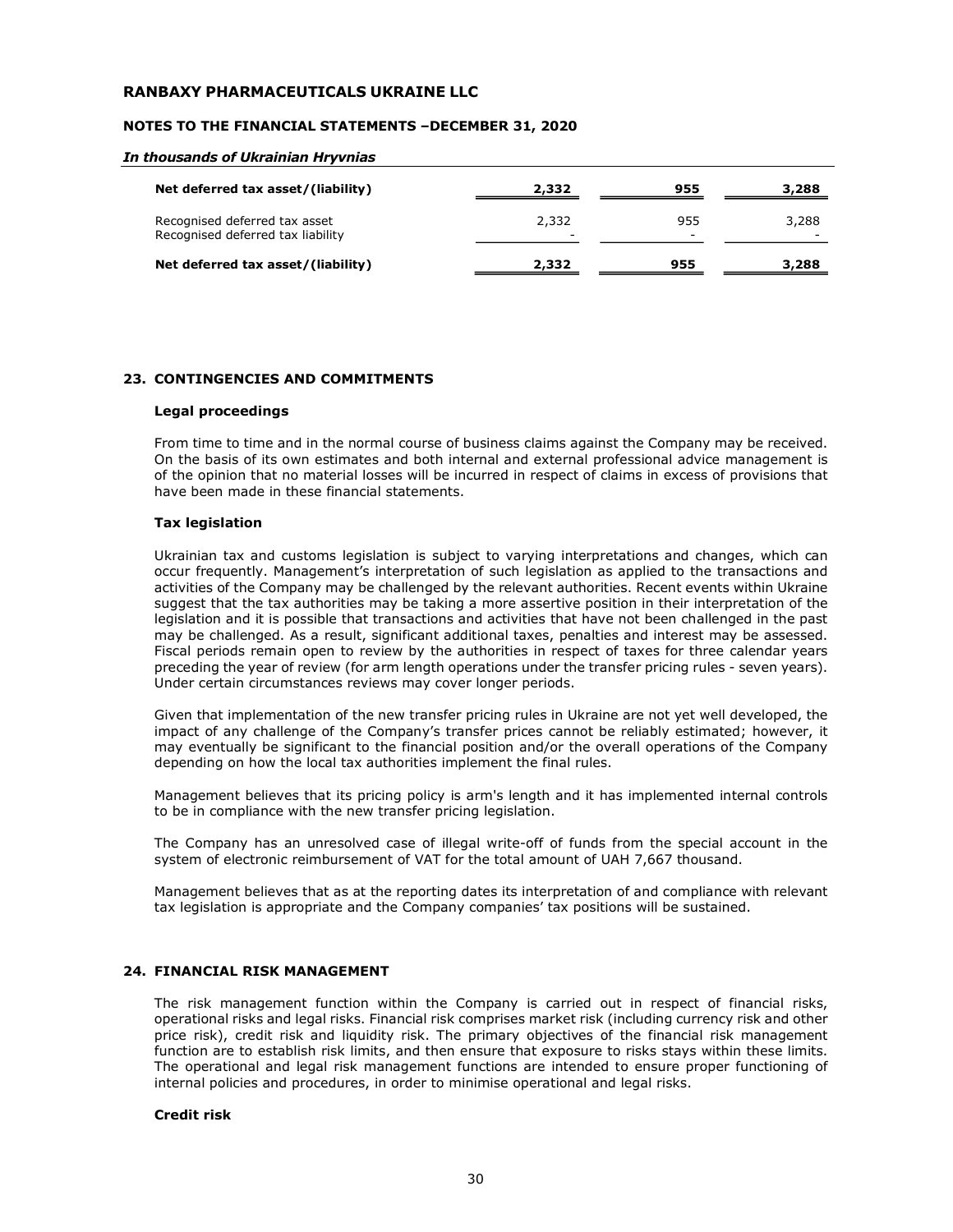# NOTES TO THE FINANCIAL STATEMENTS –DECEMBER 31, 2020

#### In thousands of Ukrainian Hryvnias

The Company takes on exposure to credit risk, which is the risk that one party to a financial instrument will cause a financial loss for the other party by failing to discharge an obligation. Exposure to credit risk arises as a result of the Company's sales of products on credit terms and other transactions with counterparties giving rise to financial assets.

The Company's maximum exposure to credit risk by class of assets is reflected in the carrying amounts of financial assets in the statement of financial position is as follows:

|                                       | December 31,<br>2020 | December 31,<br>2019 |
|---------------------------------------|----------------------|----------------------|
| Trade and other receivables (Note 11) | 56,047               | 68,679               |
| Cash and cash equivalents (Note 12)   | 10,237               | 15,001               |
| Total maximum exposure to credit risk | 66,284               | 83,680               |

The Company structures the levels of credit risk it undertakes by placing limits on the amount of risk accepted in relation to counterparties. Limits on the level of credit risk are approved regularly by management. Such risks are monitored on a revolving basis and are subject to an annual, or more frequent, review.

The Company's management reviews ageing analysis of outstanding trade receivables and follows up on past due balances. Management therefore considers it appropriate to provide ageing and other information about credit risk as disclosed in Note 11

# Credit risks concentration

The Company is exposed to concentrations of credit risk. Management monitors and discloses concentrations of credit risk by obtaining reports listing exposures to counterparties with outstanding balances of trade receivables (net of receivable impairment reserve) in excess of 1% of the Company's net assets. The table below summarises the Company's exposure of credit risk concentration as at the end of the reporting period:

|                                                                                                                            | <b>December 31, 2020</b> | December 31, 2019 |
|----------------------------------------------------------------------------------------------------------------------------|--------------------------|-------------------|
| Number of counterparties with balances<br>excessed 1% of Company's net assets                                              | 3                        |                   |
| Trade receivable from counterparties with<br>balances excessed 1% of Company's net<br>assets (net of receivable impairment |                          |                   |
| reserve), UAH                                                                                                              | 51,089                   | 35,860            |
| Total trade receivables (net of receivable<br>impairment reserve), UAH<br>% of counterparties with balance excessed        | 51,089                   | 35,995            |
| 1% of Company's net assets                                                                                                 | 100%                     | 99,6%             |

The total amount expected credit loses was UAH 0 thousand (December 31, 2019: UAH 31 thousand) or less then 1% of the gross amount of trade and other receivables.

The Company's cash and cash equivalents are held with one major reputable banks (2019: 1 bank) located in Ukraine according to San Pharma Group policy . Management carries out continuous monitoring of the financial position in respect of the financial institutions where the Company's cash and cash equivalents are placed. The credit risk to the Company relates to the default of the bank on their obligations and is limited to the balance of cash and cash equivalents placed with the bank.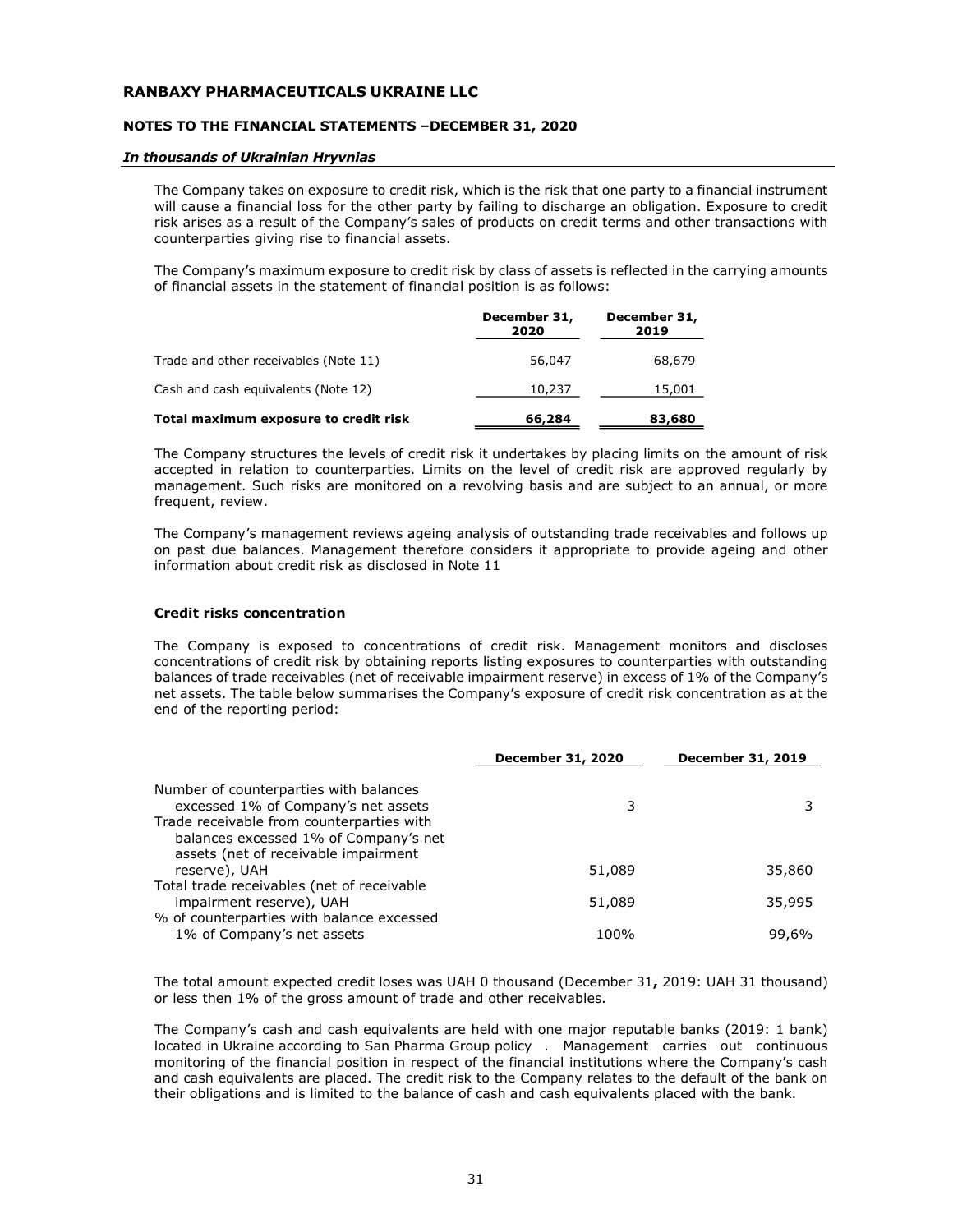#### NOTES TO THE FINANCIAL STATEMENTS –DECEMBER 31, 2020

#### In thousands of Ukrainian Hryvnias

#### Currency risk

In respect of currency risk, management sets limits on the level of exposure by currency and in total. The positions are monitored monthly. The table below summarises the Company's exposure to foreign currency exchange rate risk at the end of the reporting period:

|                                | December 31, 2020 |            |                          | December 31, 2019 |            |            |
|--------------------------------|-------------------|------------|--------------------------|-------------------|------------|------------|
|                                | UAH               | <b>EUR</b> | <b>USD</b>               | <b>UAH</b>        | <b>EUR</b> | <b>USD</b> |
| Monetary financial assets      | 66.284            |            | $\overline{\phantom{0}}$ | 83,720            |            | 9          |
|                                | (28,010)          |            | (11, 647)                |                   |            |            |
| Monetary financial liabilities |                   |            |                          | (20, 383)         | 〔184〕      | (495)      |
| Net balance sheet position     | (38,274)          |            | (11,647)                 | (63,337)          | (184)      | (486)      |

Monetary financial liabilities as on December 2020 include cost of goods in transit from related party supplier in amount 11,647 TUAH (412 USD) Monetary financial assets as on December 31,20019 include in prepayment to related party supplier in amount UAH 22,864 (807 TEUR) thousand.

The table below details the Company's sensitivity to weakening of the Ukrainian Hryvnia against EUR and USD by 15% for 2020 and by 15% for 2019. These sensitivity rates represent management's assessment as at the reporting dates of the reasonably possible change in foreign exchange rates.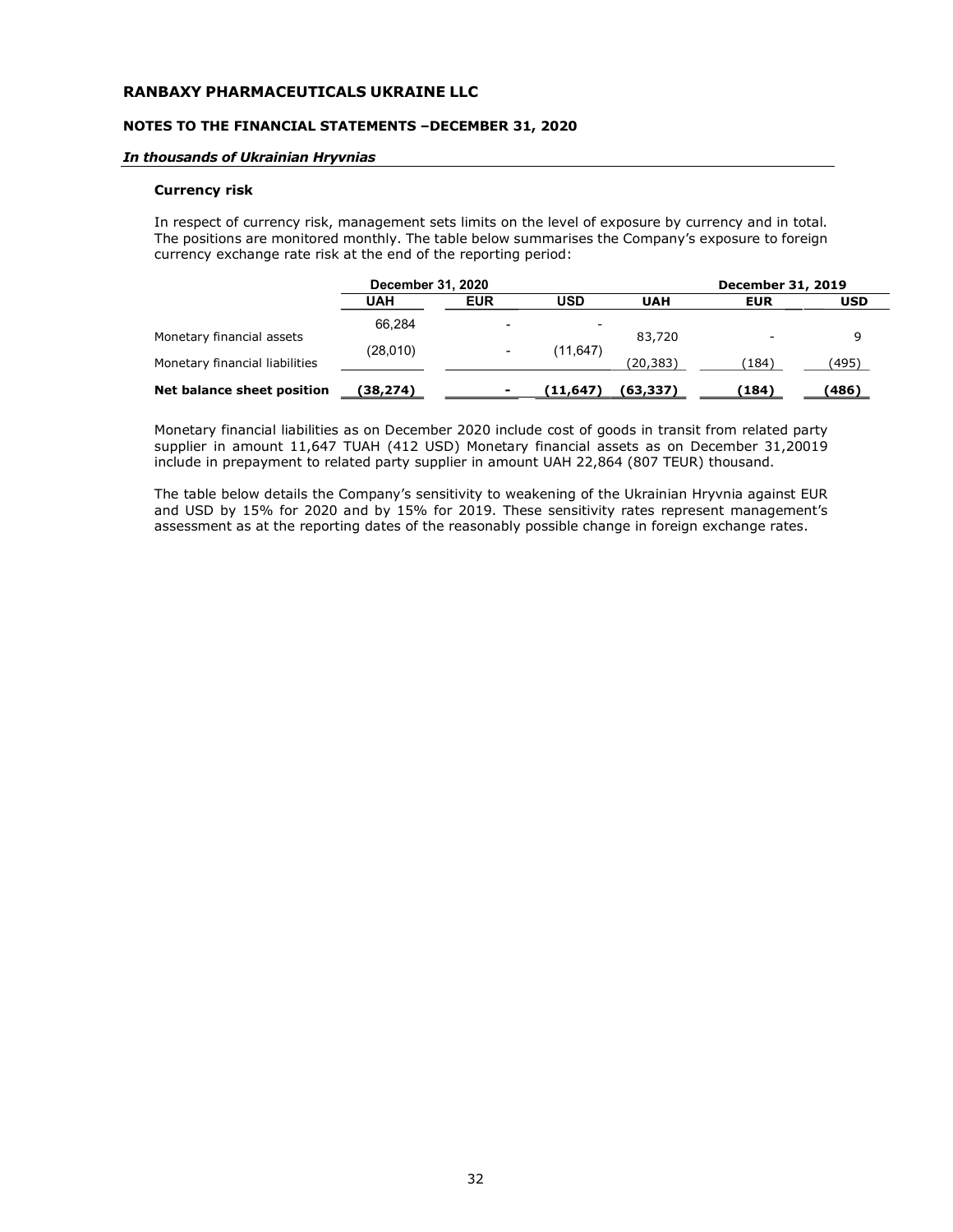#### NOTES TO THE FINANCIAL STATEMENTS –DECEMBER 31, 2020

#### In thousands of Ukrainian Hryvnias

The analysis was applied to monetary items at the reporting dates denominated in the respective currencies:

|                                                        | At December 31, 2020                   | At December 31, 2019                   |  |
|--------------------------------------------------------|----------------------------------------|----------------------------------------|--|
|                                                        | Impact on profit or<br>loss and equity | Impact on profit or<br>loss and equity |  |
|                                                        |                                        |                                        |  |
| Euro strengthening by 15% (2018: strengthening by 15%) |                                        |                                        |  |
| Euro weakening by 15% (2018: weakening by 15%)         |                                        |                                        |  |
| USD strengthening by 15% (2018: strengthening by 15%)  | 1.747                                  |                                        |  |
| USD weakening by 15% (2018: weakening by 15%)          | (1,747)                                |                                        |  |

#### Liquidity risk

Liquidity risk is the risk that an entity will encounter difficulty in meeting obligations associated with liabilities. The Company is exposed to daily calls on its available cash resources. Liquidity risk is managed by management of the Company. Management monitors monthly rolling forecasts of the Company's cash flows.

The Company seeks to maintain a stable funding base primarily consisting of trade and other payables.

The liquidity position is monitored and regular liquidity stress testing under a variety of scenarios covering both normal and more severe market conditions is performed by the Financial Department. The table below shows liabilities at December 31, 2020 by their remaining contractual maturity. The amounts disclosed in the maturity table are the contractual discounted cash flows respectively.

|                                                                                        | Less than<br>1 year | 1-5 years | Total  |
|----------------------------------------------------------------------------------------|---------------------|-----------|--------|
| <b>Liabilities</b>                                                                     |                     |           |        |
| Trade and other payables                                                               | 12,611              |           | 12,611 |
| Lease liabilities                                                                      | 9,094               | 1,080     | 10,173 |
| Total contractual future payments, including<br>future principal and interest payments | 21,705              | 1,080     | 22,785 |

The table below shows liabilities at December 31, 2019 by their remaining contractual maturity. The amounts disclosed in the maturity table are the contractual undiscounted cash flows.

|                                                                                        | Less than<br>1 vear | 1-5 years | Total           |
|----------------------------------------------------------------------------------------|---------------------|-----------|-----------------|
| <b>Liabilities</b>                                                                     |                     |           |                 |
| Trade payables<br>Lease liabilities                                                    | 827<br>13,335       | 3,561     | 1,409<br>16,896 |
| Total contractual future payments, including<br>future principal and interest payments | 14,162              |           |                 |
|                                                                                        |                     | 3,561     | 18,305          |

#### 25. MANAGEMENT OF CAPITAL

The Company's objectives when managing capital are to safeguard the Company's ability to continue as a going concern in order to provide returns for owners and benefits for other stakeholders and to maintain an optimal capital structure to reduce the cost of capital. In order to maintain or adjust the capital structure the Company may adjust the amount of dividends paid to participants, return authorised capital to participants and receive contributions to capital from owners.